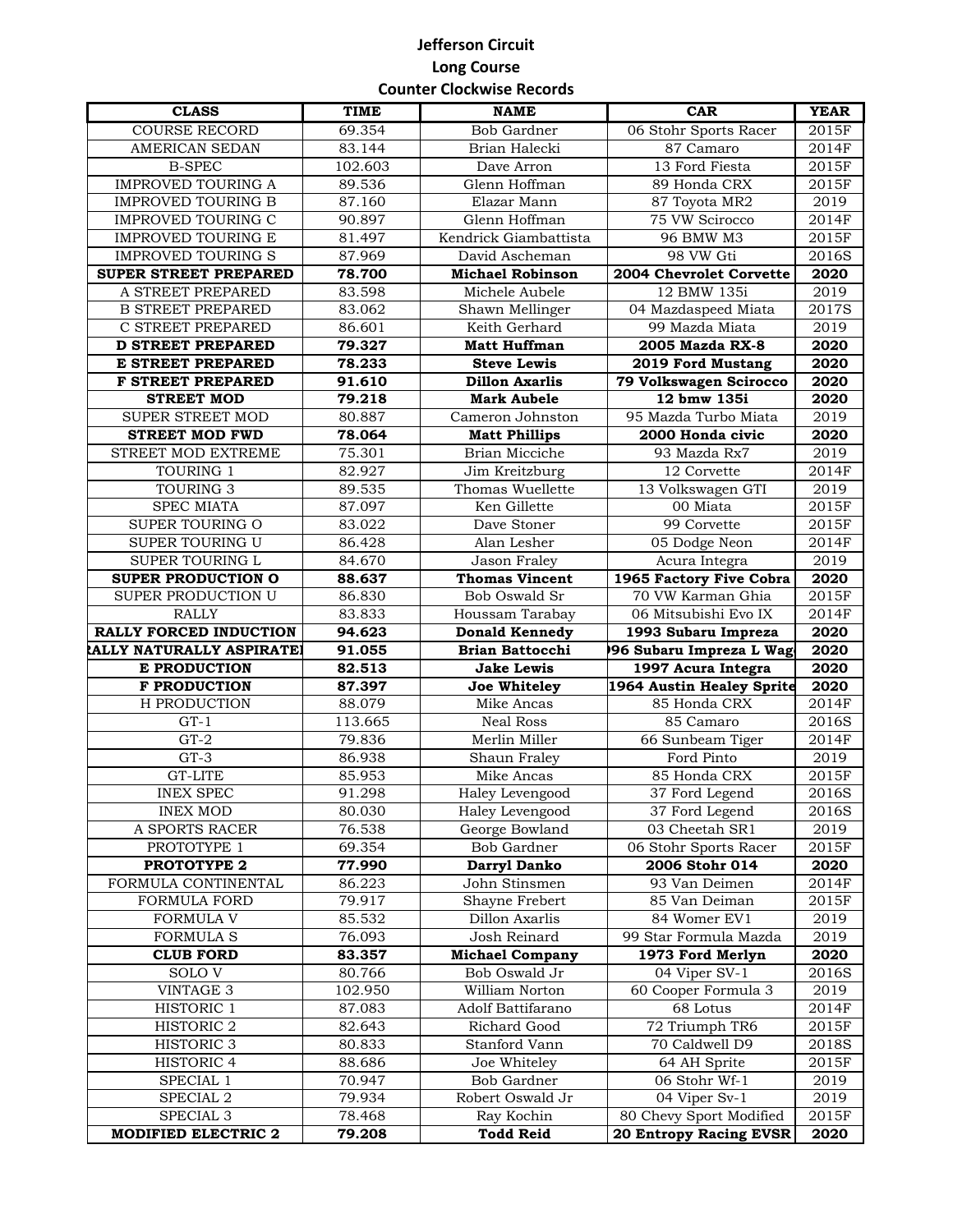#### **2020 Jefferson Circuit CCW Long Course**

|                               |         | Jefferson TT     |                             | <b>Drivers Who Beat Records</b> |                       |                             |                     |        |  |
|-------------------------------|---------|------------------|-----------------------------|---------------------------------|-----------------------|-----------------------------|---------------------|--------|--|
| <b>Class</b>                  | Time    | <b>Name</b>      | Car                         | Year                            | <b>Driver</b>         | Car                         | New Record Raw Time |        |  |
| <b>SUPER STREET PREPARED</b>  | 80.792  | Shawn Mellinger  | 04 Cheverolet Corvette      | 2018S                           | Michael Robinson      | 2004 Chevrolet Corvette     | New Record          | 78.700 |  |
| <b>D STREET PREPARED</b>      | 80.194  | Matt Huffman     | 05 Mazda Rx-8               | 2019                            | Matt Huffman          | 2005 Mazda RX-8             | New Record          | 79.327 |  |
| <b>E STREET PREPARED</b>      | 79.806  | Mark Aubele      | 99 Camaro                   | 2016S                           | <b>Steve Lewis</b>    | 2019 Ford Mustang           | New Record          | 78.233 |  |
| <b>F STREET PREPARED</b>      | 92.087  | Dave Merritt     | 07 VW Rabbit                | 2014F                           | Dillon Axarlis        | 79 Volkswagen Scirocco      | New Record          | 91.610 |  |
| <b>STREET MOD</b>             | 80.234  | Ric Johnson      | 79 Ford Mustang             | 2019                            | Mark Aubele           | 12 bmw 135i                 | New Record          | 79.218 |  |
| <b>STREET MOD</b>             | 80.234  | Ric Johnson      | 79 Ford Mustang             | 2019                            | Michele Aubele        | 2012 BMW 135i               |                     | 79.231 |  |
| <b>STREET MOD</b>             | 80.234  | Ric Johnson      | 79 Ford Mustang             | 2019                            | Shaun Fraley          | 1986 Chevrolet Camaro       |                     | 80.231 |  |
| <b>STREET MOD FWD</b>         | 82.240  | Chris Carlisle   | 89 Honda Civic CX           | 2016S                           | <b>Matt Phillips</b>  | 2000 Honda civic            | New Record          | 78.064 |  |
| SUPER PRODUCTION O            | 89.156  | Tom Vincent      | 68 Fact Fice Cobra Roadster | 2018S                           | <b>Thomas Vincent</b> | 1965 Factory Five Cobra     | New Record          | 88.637 |  |
| <b>RALLY FORCED INDUCTION</b> | 999.999 | No Record        |                             |                                 | Donald Kennedy        | 1993 Subaru Impreza         | New Record          | 94.623 |  |
| RALLY NATURALLY ASPIRATED     | 999.999 | No Record        |                             |                                 | Brian Battocchi       | 1996 Subaru Impreza L Wagon | New Record          | 91.055 |  |
| E PRODUCTION                  | 86.079  | Mike Ancas       | 95 SB Dodge Neon            | 2017S                           | Jake Lewis            | 1997 Acura Integra          | New Record          | 82.513 |  |
| E PRODUCTION                  | 86.079  | Mike Ancas       | 95 SB Dodge Neon            | 2017S                           | Jason Fraley          | 97 Acura Intrgra            |                     | 83.295 |  |
| <b>F PRODUCTION</b>           | 89.402  | Craig Bucher     | 85 Toyota Mr-2              | 2018S                           | Joe Whiteley          | 1964 Austin Healey Sprite   | New Record          | 87.397 |  |
| PROTOTYPE 2                   | 999.999 | No Record        |                             |                                 | Darryl Danko          | 2006 Stohr 014              | New Record          | 77.990 |  |
| <b>CLUB FORD</b>              | 85.090  | Greg Hagan       | 73 Lola T340                | 2019                            | Michael Company       | 1973 Ford Merlyn            | New Record          | 83.357 |  |
| <b>CLUB FORD</b>              | 85.090  | Greg Hagan       | 73 Lola T340                | 2019                            | Greg Hagan            | Lola T340                   |                     | 84.482 |  |
| <b>MODIFIED ELECTRIC 2</b>    | 85.062  | <b>Todd Reid</b> | 14 Entropy Racing Evsr      | 2019                            | Todd Reid             | 2020 Entropy Racing EVSR    | New Record          | 79.208 |  |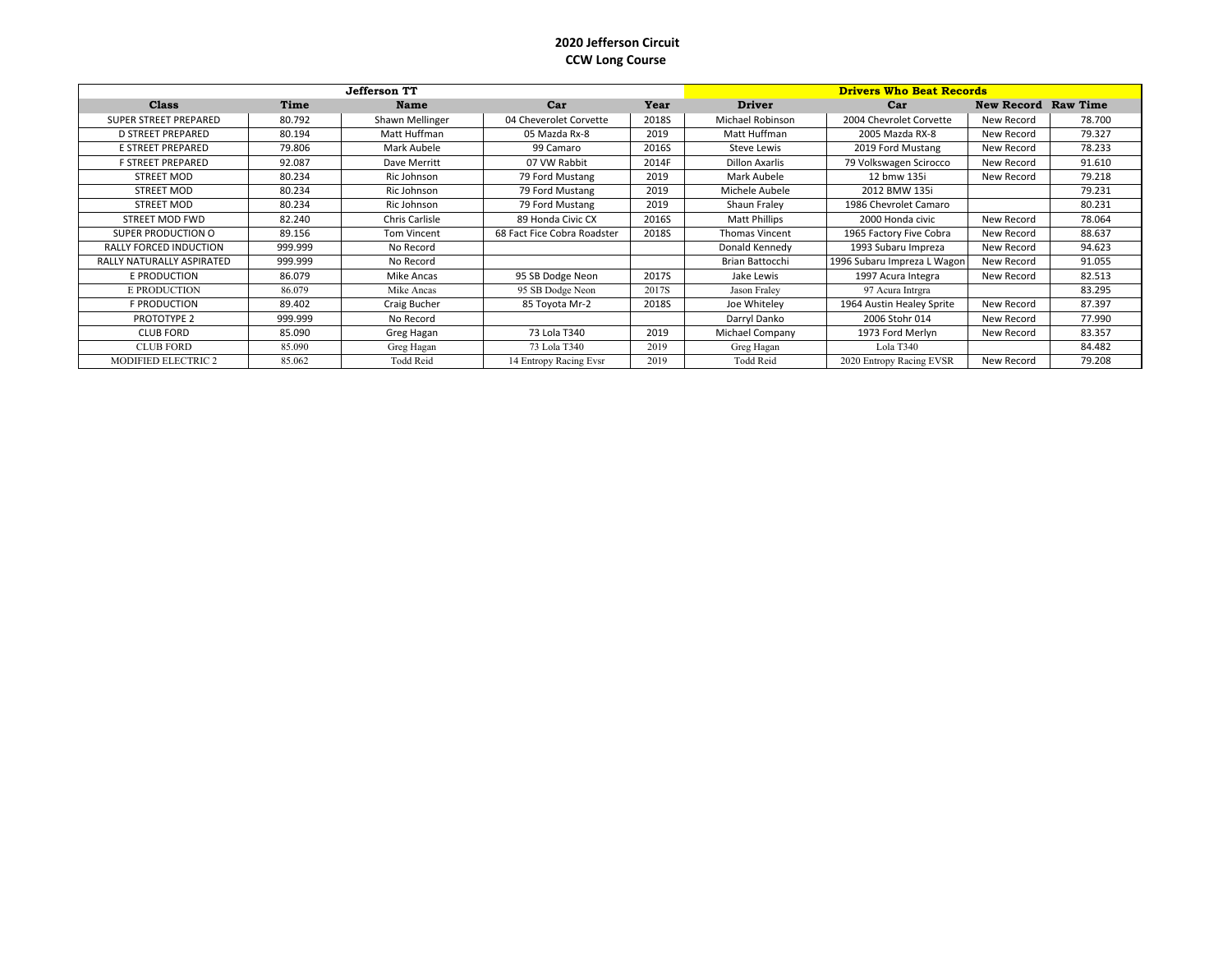|                 | <b>Max Speed</b>        | <b>Speeds at Turn 1</b>          |                  |                 |                 |   |   |  |  |
|-----------------|-------------------------|----------------------------------|------------------|-----------------|-----------------|---|---|--|--|
|                 | 116 Car 193             | <b>Thanks to Caroline Reider</b> |                  |                 |                 |   |   |  |  |
|                 |                         |                                  |                  | <b>Saturday</b> |                 |   |   |  |  |
| <b>MAX</b>      | Car#                    | $\mathbf{1}$                     | $\overline{2}$   | 3               | 4               | 5 | 6 |  |  |
| 87              | 0                       | 86                               | 87               | 83              | 86              |   |   |  |  |
| 100             | 01                      | 89                               | 100              | 90              | $\overline{95}$ |   |   |  |  |
| 103             | 3                       | 103                              | 92               | 94              | 94              |   |   |  |  |
| $\overline{77}$ | 03                      | 75                               | 77               |                 |                 |   |   |  |  |
| 110             | 4                       | 110                              | 98               | 90              | 89              |   |   |  |  |
| 110             | 5                       | 110                              | 94               | 96              |                 |   |   |  |  |
| 110             | $\overline{\mathbf{6}}$ | 95                               | 97               | 107             | 110             |   |   |  |  |
| 100             | 08                      | 100                              | 99               | $\overline{97}$ | 96              |   |   |  |  |
| 104             | 11                      | 104                              |                  |                 |                 |   |   |  |  |
| 99              | $\overline{13}$         | 98                               | 99               | 98              | 98              |   |   |  |  |
| 107             | 15                      | 107                              | 80               |                 |                 |   |   |  |  |
| 93              | 16                      | 93                               | 92               | 89              |                 |   |   |  |  |
| 79              | 18                      | 73                               | 74               | 78              | 79              |   |   |  |  |
| 108             | 19                      | 108                              | 107              | 105             | 108             |   |   |  |  |
| 115             | 21                      | 115                              | $\overline{1}15$ | 80              | 85              |   |   |  |  |
| 100             | 23                      | 93                               | 100              |                 |                 |   |   |  |  |
| 103             | 27                      | 101                              | $\overline{1}03$ | 101             | 102             |   |   |  |  |
| 101             | 30                      | 101                              | 99               | 89              | 95              |   |   |  |  |
| 96              | 31                      | 96                               | 95               | 95              | 96              |   |   |  |  |
| 89              | 33                      | 89                               |                  |                 |                 |   |   |  |  |
| 87              | $\overline{033}$        | 87                               | $\overline{77}$  |                 |                 |   |   |  |  |
| 86              | 033                     | 83                               | 86               |                 |                 |   |   |  |  |
| 86              | 34                      | 86                               |                  |                 |                 |   |   |  |  |
| 82              | 43                      | 79                               | 81               | 82              | 82              |   |   |  |  |
| 75              | 45                      | $\overline{7}$ 4                 | 75               | 74              | 74              |   |   |  |  |
| 97              | 48                      | 96                               | 95               | 95              | 97              |   |   |  |  |
| 87              | 50                      | 85                               | 83               | 87              | 85              |   |   |  |  |
| 88              | 051                     | 88                               | 86               | 82              | 88              |   |   |  |  |
| 83              | 57                      | 80                               | 82               | 81              | 83              |   |   |  |  |
| 110             | 63                      | 110                              |                  |                 |                 |   |   |  |  |
| 98              | 66                      | 96                               | 95               | 98              |                 |   |   |  |  |
| 110             | 68                      | 104                              | 110              | 109             | 102             |   |   |  |  |
| 75              | 75                      | $\overline{71}$                  | $\overline{7}5$  |                 |                 |   |   |  |  |
| 102             | 81                      | 101                              | 99               | 102             | 102             |   |   |  |  |
| 81              | 85                      | 65                               | 75               | 81              | $\overline{71}$ |   |   |  |  |
| 84              | 86                      | 82                               | 83               | 83              | 84              |   |   |  |  |
| 107             | 88                      | 107                              | 107              | 102             | 103             |   |   |  |  |
| 103             | 91                      | 84                               | 89               | 100             | 103             |   |   |  |  |
| 113             | 94                      | 110                              | 113              |                 |                 |   |   |  |  |
| 81              | 95                      | 81                               | 81               | 78              | 80              |   |   |  |  |
| 97              | 97                      | 86                               | 90               | 97              | 88              |   |   |  |  |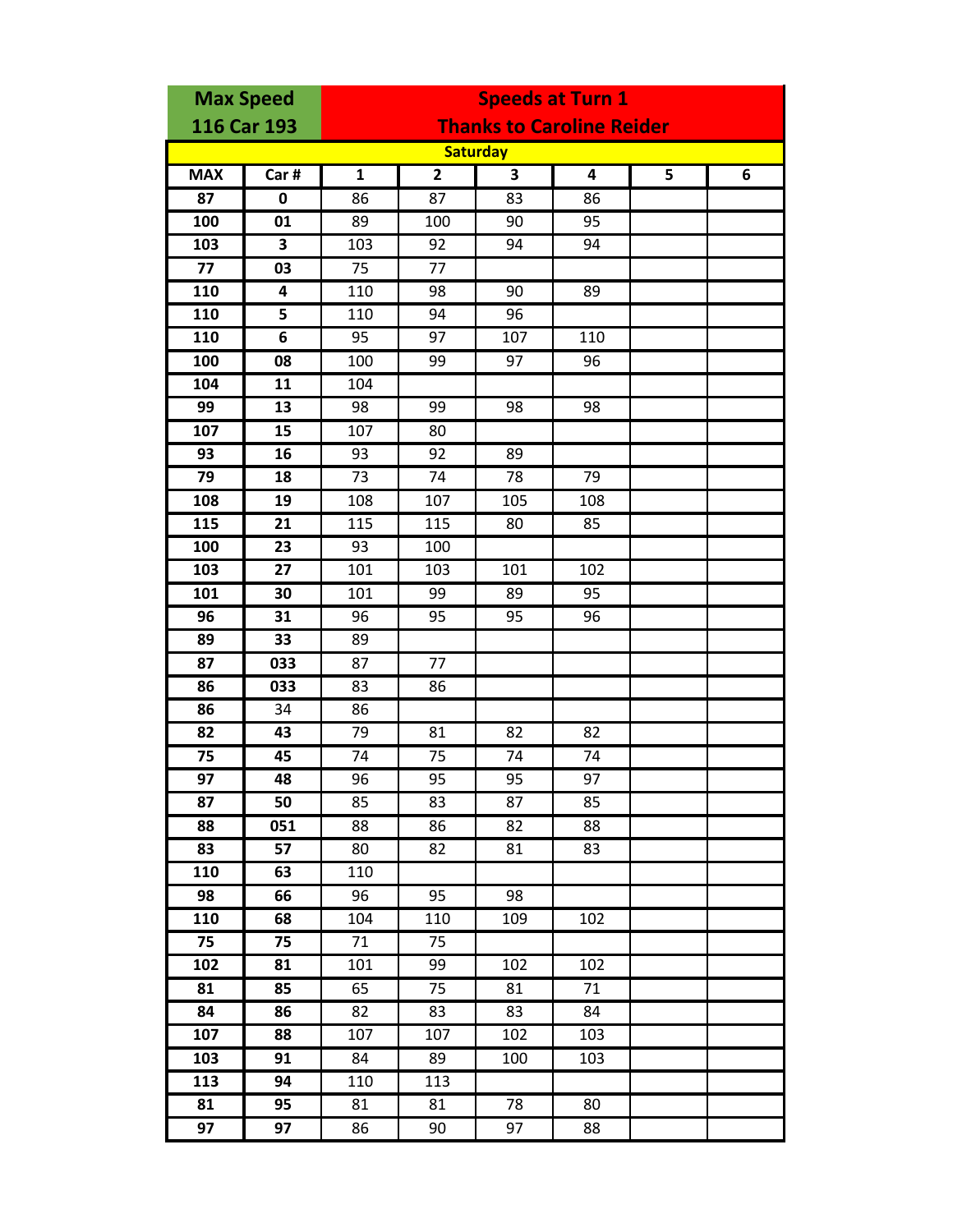| <b>Max Speed</b> |                  |                                  |                 | <b>Speeds at Turn 1</b> |                 |    |    |  |  |
|------------------|------------------|----------------------------------|-----------------|-------------------------|-----------------|----|----|--|--|
|                  | 116 Car 193      | <b>Thanks to Caroline Reider</b> |                 |                         |                 |    |    |  |  |
|                  |                  |                                  |                 | <b>Saturday</b>         |                 |    |    |  |  |
| 83               | 99               | 81                               | 82              | 83                      | 82              |    |    |  |  |
| 80               | 103              | 78                               | 79              | 75                      | 78              | 79 | 80 |  |  |
| 87               | 116              | 84                               | 86              | 86                      | 87              |    |    |  |  |
| 65               | 118              | 62                               | 65              |                         |                 |    |    |  |  |
| 79               | 129              | 76                               | 75              | 78                      | 79              |    |    |  |  |
| 104              | 131              | 100                              | 104             | 101                     | 101             |    |    |  |  |
| 93               | $\overline{142}$ | 91                               | 89              | 90                      | 93              |    |    |  |  |
| 97               | 153              | 97                               | 96              | 95                      | 95              |    |    |  |  |
| 102              | 163              | 102                              | 101             | 97                      | 98              |    |    |  |  |
| 84               | 175              | 84                               | 82              |                         |                 |    |    |  |  |
| 108              | 188              | 107                              | 106             | 105                     | 108             |    |    |  |  |
| 94               | 191              | 88                               | 90              | 90                      | 94              |    |    |  |  |
| 116              | 193              | 112                              | 112             | $\overline{112}$        | 116             |    |    |  |  |
| 101              | 201              | 100                              | 100             | 101                     | 101             |    |    |  |  |
| 103              | 306              | 103                              | 102             |                         |                 |    |    |  |  |
| 110              | 341              | 106                              | 110             | 107                     | 106             |    |    |  |  |
| 92               | 442              | 91                               | 91              | 91                      | 92              |    |    |  |  |
| 76               | 451              | 75                               | 72              | 76                      | 76              |    |    |  |  |
| $\overline{97}$  | $\overline{512}$ | 96                               | $\overline{97}$ | $\overline{93}$         | $\overline{95}$ |    |    |  |  |
| 98               | 527              | 96                               | 98              | 95                      | 90              |    |    |  |  |
| 102              | 601              | 101                              | 102             |                         |                 |    |    |  |  |
| 80               | 711              | 80                               | 77              | 77                      | 78              |    |    |  |  |
| 89               | 830              | 89                               | 88              | 61                      | 59              | 69 |    |  |  |
| 77               | 881              | 75                               | 76              | 76                      | 77              |    |    |  |  |
| 68               | 887              | 68                               |                 |                         |                 |    |    |  |  |
| 74               | 913              | 72                               | 74              |                         |                 |    |    |  |  |
| 93               | 931              | 92                               | 92              | 87                      | 93              |    |    |  |  |
| 97               | 932              | 94                               | 93              | 97                      | 95              |    |    |  |  |
| 77               | 1033             | 73                               | 77              | 76                      | 75              |    |    |  |  |
| 104              | 1191             | 94                               | 104             | 104                     |                 |    |    |  |  |
| 83               | 9116             | 83                               | $\overline{8}3$ | 81                      | 82              |    |    |  |  |
| 103              | 27X              | 99                               | 101             | 97                      | 103             |    |    |  |  |
| 83               | 31A              | 83                               | 81              |                         |                 |    |    |  |  |
| 92               | 90A              | 72                               | 88              | 90                      | 92              |    |    |  |  |
| 86               | A6M              | 85                               | 85              | 86                      | 84              |    |    |  |  |
| 92               | <b>B4</b>        | 84                               | 92              | 92                      |                 |    |    |  |  |
| 83               | L <sub>8</sub>   | 82                               | 83              | 82                      | 81              |    |    |  |  |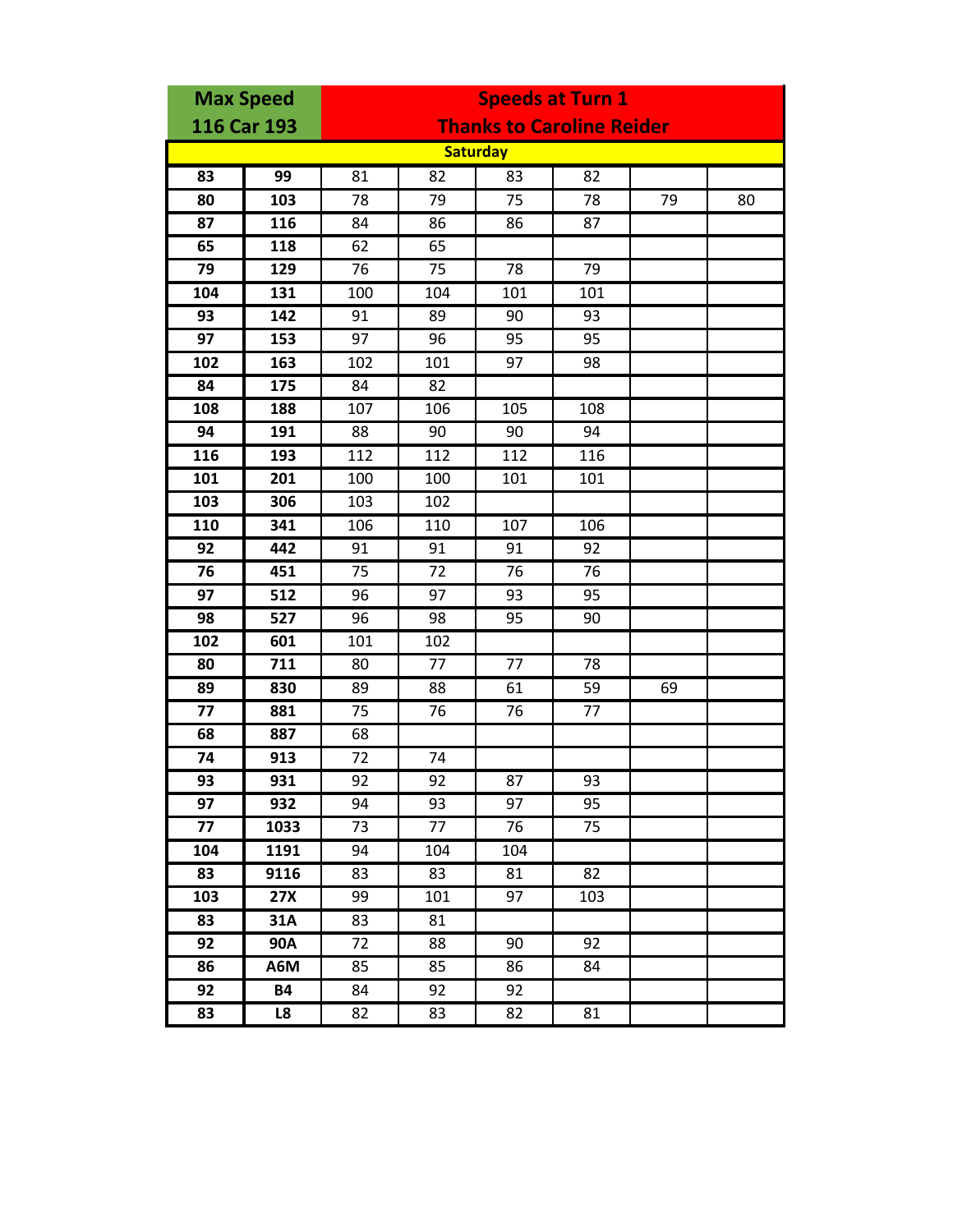|            |                  |              | <b>Speeds at Start/Finish</b> |          |     |     |     |                                                          |            |                 |          |                         |                 |           |          |     |
|------------|------------------|--------------|-------------------------------|----------|-----|-----|-----|----------------------------------------------------------|------------|-----------------|----------|-------------------------|-----------------|-----------|----------|-----|
|            | <b>Max Speed</b> |              |                               |          |     |     |     | Thanks to Donna Sumner - Helen Kurtz - Amanda McCafferty |            |                 |          |                         |                 |           |          |     |
|            | 119 Car # 21     |              |                               |          |     |     |     |                                                          |            | <b>Saturday</b> |          |                         |                 |           |          |     |
| <b>MAX</b> | Car#             | $\mathbf{1}$ | $\mathbf{2}$                  | 3        | 4   | 5   | 6   |                                                          | <b>MAX</b> | Car#            | 1        | $\overline{\mathbf{2}}$ | 3               | 4         | 5        | 6   |
| 89         | 0                | 74           | 72                            | 74       | 88  | 89  | 82  |                                                          | 108        | 131             | 88       | 103                     |                 | 108       | 107      | 95  |
| 110        | 01               | 104          | 105                           | 106      | 110 | 110 |     |                                                          | 90         | 142             | 89       | 90                      |                 | 89        |          | 89  |
| 81         | 03               | 71           | 64                            | 66       | 78  | 81  | 81  |                                                          | 99         | 153             | 95       | 96                      | 83              | 98        | 99       | 98  |
| 99         | 3                | 84           | 95                            | 93       | 99  | 97  | 97  |                                                          | 109        | 163             | 88       | 89                      | 59              | 105       | 109      | 64  |
| 106        | 4                | 98           | 101                           | 97       | 106 | 106 | 98  |                                                          | 80         | 175             | 72       | 80                      | 72              |           |          |     |
| 112        | 5                | 109          | 109                           | 95       | 112 | 111 | 112 |                                                          | 112        | 188             | 93       |                         | 103             | 112       | 101      | 109 |
| 113        | 6                | 83           | 94                            | 91       | 110 | 113 | 105 |                                                          | 92         | 191             | 81       | 89                      | 91              | 82        | 92       | 88  |
| 107        | 08               | 101          | 98                            | 93       | 104 | 107 | 98  |                                                          | 119        | 193             | 112      | 116                     | 108             | 119       | 119      | 119 |
| 108        | 11               | 103          |                               |          | 108 | 101 |     |                                                          | 105        | 201             | 97       | 99                      | 90              | 85        | 105      | 105 |
| 98         | 13               | 74           | 83                            | 85       | 98  | 98  | 95  |                                                          | 106        | 306             | 106      | 92                      | 91              |           |          |     |
| 106        | 15               | 105          | 106                           | 97       |     |     |     |                                                          | 113        | 341             | 108      | 96                      | 103             | 113       | 113      | 111 |
| 96         | 16               | 81           |                               |          | 94  | 96  | 85  |                                                          | 91         | 442             | 80       | 80                      | 81              | 91        | 91       | 87  |
| 79         | 18               | 72           | 73                            | 65       | 79  | 79  | 70  |                                                          | 84         | 451             | 68       | 70                      | 70              | 82        | 84       | 67  |
| 111        | 19               | 92           | 92                            |          | 109 | 111 | 105 |                                                          | 103        | 512             | 80       | 97                      | 98              | 101       | 103      | 88  |
| 119        | 21               | 108          | 101                           | 101      | 119 | 119 | 110 |                                                          | 97         | 527             | 92       | 92                      | 80              | 94        | 97       | 96  |
| 100        | 23               | 100          | 99                            | 97       | 76  | 92  |     |                                                          | 105        | 601             | 104      | 105                     | 89              |           |          |     |
| 106        | 27               | 101          | 102                           | 95       | 106 | 105 | 99  |                                                          | 86         | 711             | 67       | 86                      | $\overline{75}$ | 85        | 86       | 76  |
| 100        | 30               | 97           | 93                            | 100      | 91  | 93  | 91  |                                                          | 84         | 830             | 84       | 54                      |                 |           |          |     |
| 99         | 31               | 94           | 90                            | 85       | 99  | 99  | 86  |                                                          | 85         | 830             | 82       | 64                      |                 | 85        | 76       |     |
| 90         | 033              | 86           | 90                            | 69       | 77  | 56  | 72  |                                                          | 81         | 881             | 77       | 81                      | 78              | 81        | 81       | 81  |
| 90         | 033              | 79           | 90                            | 88       | 77  | 56  | 72  |                                                          | 69         | 887             |          |                         |                 | 69        | 34       | 51  |
| 87         | 43               | 81           | 83                            | 76       | 85  | 87  | 77  |                                                          | 88         | 931             | 75       | 77                      | 79              | 88        | 88       | 79  |
| 80         | 45               | 65           | 67                            | 76       | 78  | 80  | 72  |                                                          | 99         | 932             | 80       | 82                      | 83              | 98        | 99       | 92  |
| 99         | 48               | 94           | 91                            | 87       | 98  | 99  | 85  |                                                          | 81         | 1033            | 73       | 68                      | 67              | 78        | 81       | 75  |
| 91         | 50               | 72           | 85                            | 85       | 91  | 90  | 83  |                                                          | 114        | 1191            | 94       | 109                     | 103             | 108       | 114      | 102 |
| 91         | 051              | 74           | 75                            | 76       | 90  | 91  | 86  |                                                          | 85         | 9116            | 82       | 71                      | 73              | 84        | 85       | 76  |
| 90         | 57               | 83           | 71                            | 71       | 90  | 90  | 80  |                                                          | 108        | 27X             | 95       | 90                      | 91              | 104       | 108      | 95  |
| 91         | 63               | 91<br>82     | 32                            |          |     | 103 | 97  |                                                          | 83<br>100  | 31A<br>90A      | 79<br>91 | 80<br>94                | 79              | 83        | 82<br>98 | 80  |
| 103<br>71  | 66<br>75         | 71           | 88<br>63                      | 88<br>64 | 96  |     |     |                                                          | 98         | A6M             | 80       | 72                      | 92<br>84        | 100<br>87 | 91       | 98  |
| 103        | 81               | 101          | 99                            | 100      | 101 | 103 | 101 |                                                          | 92         | <b>B4</b>       | 89       | 90                      | 82              | 92        | 92       | 84  |
| 81         | 85               | 65           | 67                            | 70       | 81  | 79  | 72  |                                                          | 84         | L8              | 80       | 52                      | 81              | 80        | 84       | 83  |
| 91         | 86               | 75           | 87                            | 82       | 91  | 91  | 82  |                                                          |            |                 |          |                         |                 |           |          |     |
| 108        | 88               | 103          | 104                           |          | 105 | 108 | 103 |                                                          |            |                 |          |                         |                 |           |          |     |
| 101        | 91               | 78           | 86                            | 78       | 85  | 101 | 93  |                                                          |            |                 |          |                         |                 |           |          |     |
| 115        | 94               | 73           |                               |          | 112 | 115 | 101 |                                                          |            |                 |          |                         |                 |           |          |     |
| 87         | 95               | 71           | 79                            | 73       | 87  | 86  | 82  |                                                          |            |                 |          |                         |                 |           |          |     |
| 91         | 97               | 88           | 88                            | 81       | 91  | 87  | 79  |                                                          |            |                 |          |                         |                 |           |          |     |
| 85         | 99               | 73           | 80                            | 73       | 85  | 81  | 73  |                                                          |            |                 |          |                         |                 |           |          |     |
| 82         | 103              | 70           | 72                            | 71       | 82  | 82  | 80  |                                                          |            |                 |          |                         |                 |           |          |     |
| 92         | 116              | 89           | 90                            | 82       | 90  | 90  | 92  |                                                          |            |                 |          |                         |                 |           |          |     |
| 81         | 129              | 77           | 80                            | 71       | 78  | 81  | 76  |                                                          |            |                 |          |                         |                 |           |          |     |

**81 129** 77 80 71 78 81 76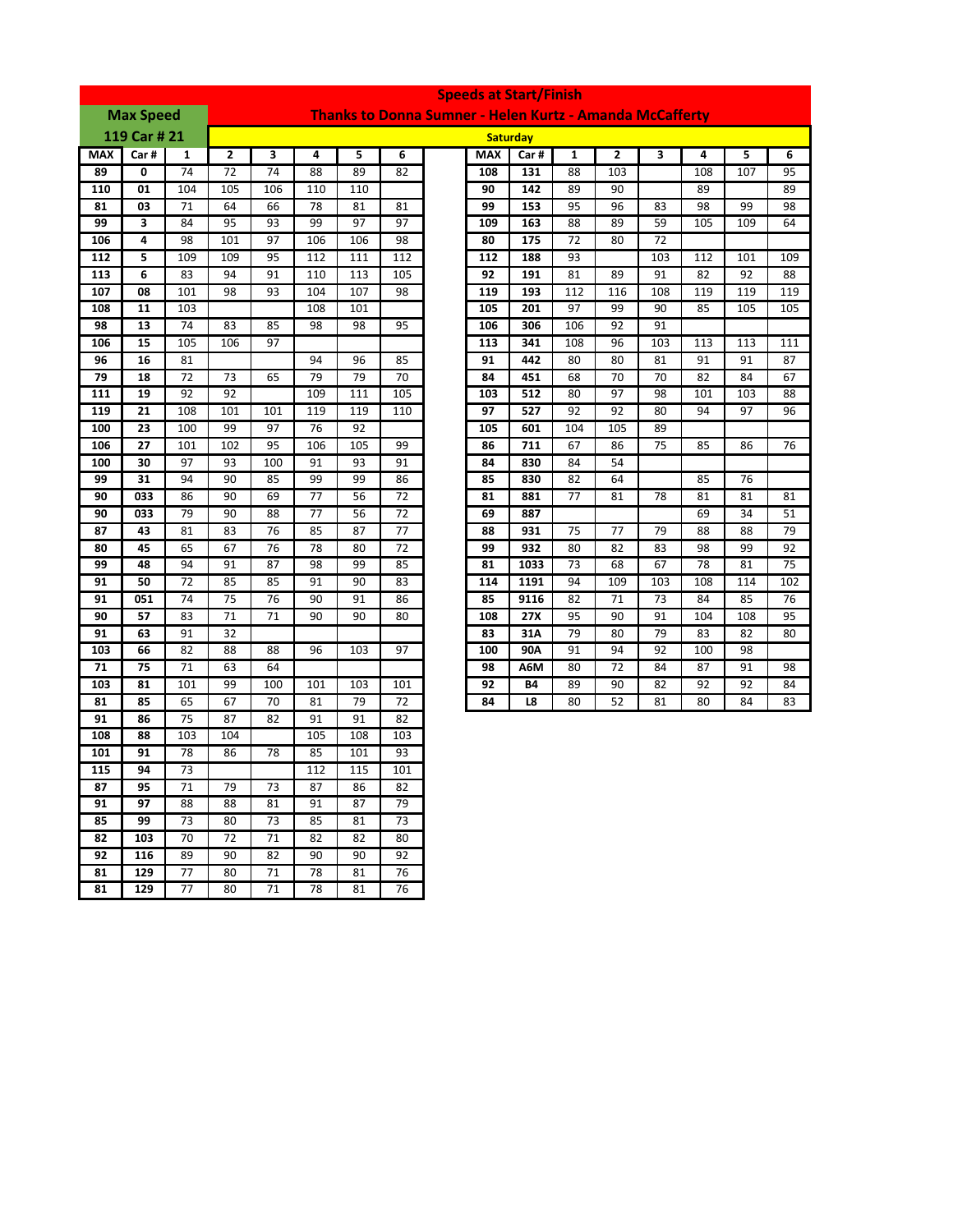|     |                  |                 |                         |                 | <b>Thanks to Donna Sumner - Helen Kurtz - Amanda McCafferty</b> |                  |     |                 |
|-----|------------------|-----------------|-------------------------|-----------------|-----------------------------------------------------------------|------------------|-----|-----------------|
|     | <b>Max Speed</b> |                 |                         |                 |                                                                 |                  |     |                 |
|     | 121 Car # 193    |                 |                         |                 |                                                                 | <b>Sunday AM</b> |     |                 |
| Max | Car#             | 1               | $\overline{\mathbf{2}}$ | 3               | 4                                                               | 5                | 6   | $\overline{7}$  |
| 97  | 442              | 92              | $\overline{97}$         | 88              | 94                                                              | 96               | 96  | 86              |
| 93  | 051              | 87              | 91                      | 89              | 92                                                              | 93               | 93  | 86              |
| 91  | 0                | 88              | 91                      | 83              | 88                                                              | 91               | 91  | 84              |
| 91  | 86               | 90              | 91                      | 82              | 89                                                              | 91               | 91  | 81              |
| 104 | 91               | 104             | 71                      |                 |                                                                 |                  |     |                 |
| 85  | 9116             | 85              | 85                      | 78              | 84                                                              | 82               | 82  | 79              |
| 82  | 881              | 80              | 81                      | 81              | 82                                                              | 82               | 82  | 81              |
| 100 | 191              | 74              | 91                      | 92              | 85                                                              | 100              | 100 | 98              |
| 86  | 1033             | 79              | 84                      | $\overline{75}$ | 80                                                              | 86               | 86  | 81              |
| 100 | 512              | 98              | 99                      | 90              | 99                                                              | 100              | 100 | 87              |
| 81  | 03               | 80              | 81                      | 74              | 81                                                              | 80               | 80  | 72              |
| 77  | 913              | 76              | 77                      | 69              | 77                                                              | 75               | 75  | 70              |
| 89  | 711              | 82              | 85                      | 85              | 89                                                              | 88               | 88  | 82              |
| 66  | 118              | 63              | 64                      | 65              | 63                                                              | 66               | 66  | 65              |
| 87  | 45               | 80              | 87                      | $\overline{77}$ | 78                                                              | 79               | 79  | 75              |
| 91  | 57               | 91              | 91                      | 91              | 91                                                              | 90               | 90  | 78              |
| 83  | 129              | $\overline{75}$ | 83                      | 77              | 80                                                              | 83               | 83  | $\overline{78}$ |
| 111 | 188              | 109             | 111                     | 102             |                                                                 |                  |     |                 |
| 113 | 341              | 113             | 112                     | 104             |                                                                 |                  |     |                 |
| 95  | 932              | 95              | 95                      | 83              |                                                                 |                  |     |                 |
| 99  | 153              | 98              | 99                      | 90              | 89                                                              | 89               | 99  | 88              |
| 90  | 931              | 90              | 89                      | 83              |                                                                 |                  |     |                 |
| 101 | 527              | 96              | 101                     | 97              | 101                                                             | 101              | 96  | 98              |
| 92  | 97               | 90              | 92                      | 86              | 88                                                              | 88               | 84  | 82              |
| 84  | 43               | 83              | 84                      | 77              |                                                                 |                  |     |                 |
| 92  | A6M              | 90              | 91                      | 76              | 92                                                              | 92               | 90  | 79              |
| 91  | 116              | 91              | 8                       | 77              | 90                                                              | 90               | 91  | 82              |
| 84  | 31A              | 83              | 84                      | 73              | 81                                                              | 81               | 82  | 80              |
| 113 | 19               | 109             | 111                     | 104             | 112                                                             | 112              | 113 | 79              |
| 115 | 23               | 100             | 100                     | 107             | 115                                                             | 115              | 114 | 107             |
| 98  | 142              | 95              | 96                      | 88              | 96                                                              | 96               | 98  | 90              |
| 108 | 68               | 104             | 108                     | 103             | 105                                                             | 105              | 107 | 106             |
| 99  | 34               | 99              | 96                      | 97              | 95                                                              | 95               | 96  | 98              |
| 91  | <b>B4</b>        | 91              | 91                      | 83              | 91                                                              | 91               | 83  |                 |
| 104 | 81               | 102             | 104                     | 103             |                                                                 |                  |     |                 |
| 112 | 1191             | 109             | 112                     | 98              | 103                                                             | 108              | 110 | 102             |
| 96  | з                | 95              | 95                      | 96              |                                                                 |                  |     |                 |
| 91  | 50               | 88              | 89                      | 82              | 91                                                              | 91               | 90  | 84              |
| 83  | 103              | 81              | 83                      | 78              | 83                                                              | 83               | 83  | 77              |
| 77  | 033              | 74              | 77                      | 66              | 76                                                              | 76               | 77  | 68              |
| 113 | 5                | 113             | 113                     | 106             | 109                                                             | 109              | 113 | 109             |
| 110 | 15               | 107             | 108                     | 101             | 110                                                             | 110              | 109 | 110             |
| 100 | 90A              | 90              | 99                      | 89              | 100                                                             | 100              | 100 | 95              |
| 108 | 88               | 107             | 106                     | 100             | 108                                                             | 108              | 108 | 100             |
| 105 | 201              | 105             | 104                     | 97              | 102                                                             | 102              | 105 | 97              |
| 116 | 6                | 113             | 114                     | 109             | 114                                                             | 114              | 116 | 107             |
| 121 | 193              | 120             | 120                     | 114             | 121                                                             | 117              | 116 |                 |
| 106 | 27X              | 106             | 105                     | 100             | 106                                                             | 106              | 103 |                 |
| 96  | 16               | 95              | 96                      | 90              | 95                                                              | 93               | 87  |                 |
| 81  | 451              | 81              | 79                      | 72              | 81                                                              | 80               | 74  |                 |
| 81  | 85               | 80              | 80                      | 76              | 80                                                              | 81               | 77  |                 |
| 80  | 18               | 80              | 80                      | 72              | 76                                                              | 78               | 72  |                 |
| 86  | L8               | 82              | 84                      | 84              | 82                                                              | 86               | 83  |                 |

|     | <u>urtz - Amanda McCafferty</u> |     |                  |     |     |     |     |  |  |  |  |  |
|-----|---------------------------------|-----|------------------|-----|-----|-----|-----|--|--|--|--|--|
|     | <b>Max Speed</b>                |     | <b>Sunday PM</b> |     |     |     |     |  |  |  |  |  |
|     | 120 Car # 193                   |     |                  |     |     |     |     |  |  |  |  |  |
| Max | Car#                            | 1   | $\overline{2}$   | 3   | 4   | 5   | 6   |  |  |  |  |  |
| 84  | 9116                            | 84  | 83               | 68  |     |     |     |  |  |  |  |  |
| 82  | 881                             | 81  | 82               | 79  |     |     |     |  |  |  |  |  |
| 98  | 191                             | 97  | 87               | 98  | 87  | 98  | 98  |  |  |  |  |  |
| 88  | 1033                            | 88  | 84               | 80  | 82  | 81  | 81  |  |  |  |  |  |
| 96  | 442                             | 78  | 96               | 87  |     |     |     |  |  |  |  |  |
| 102 | 527                             | 88  | 102              | 96  |     |     |     |  |  |  |  |  |
| 91  | 051                             | 80  | 91               | 85  | 91  | 88  | 83  |  |  |  |  |  |
| 88  | 45                              | 77  | 81               | 73  | 88  | 74  | 74  |  |  |  |  |  |
| 79  | 57                              | 68  | 74               | 71  | 79  | 75  | 75  |  |  |  |  |  |
| 112 | 129                             | 112 | 84               | 69  |     |     |     |  |  |  |  |  |
| 88  | 913                             | 88  | 77               | 72  |     |     |     |  |  |  |  |  |
| 109 | 118                             | 109 | 66               | 67  | 66  | 66  | 67  |  |  |  |  |  |
| 114 | 341                             | 105 | 112              | 104 | 112 | 114 | 102 |  |  |  |  |  |
| 90  | 86                              | 88  | 90               | 83  |     |     |     |  |  |  |  |  |
| 109 | 188                             | 109 | 108              | 105 |     |     |     |  |  |  |  |  |
| 105 | 201                             | 105 | 96               | 97  |     |     |     |  |  |  |  |  |
| 117 | 6                               | 117 | 113              | 92  | 117 | 114 | 107 |  |  |  |  |  |
| 108 | 27X                             | 106 | 108              | 106 | 108 | 108 | 108 |  |  |  |  |  |
| 99  | 90A                             | 98  | 99               | 91  |     |     |     |  |  |  |  |  |
| 110 | 1191                            | 109 | 110              | 107 |     |     |     |  |  |  |  |  |
| 91  | <b>B4</b>                       | 91  | 82               |     |     |     |     |  |  |  |  |  |
| 91  | A6M                             | 91  | 90               | 78  | 90  | 90  | 82  |  |  |  |  |  |
| 111 | 19                              | 110 | 111              | 98  | 111 | 111 | 104 |  |  |  |  |  |
| 118 | 23                              | 118 | 115              | 109 | 115 | 116 | 96  |  |  |  |  |  |
| 95  | 142                             | 95  | 95               | 89  |     |     |     |  |  |  |  |  |
| 120 | 193                             | 120 | 120              | 115 |     |     |     |  |  |  |  |  |
| 90  | 50                              | 89  | 90               | 88  |     |     |     |  |  |  |  |  |
| 98  | 34                              | 98  | 94               | 98  |     |     |     |  |  |  |  |  |
| 80  | 451                             | 79  | 80               | 64  |     |     |     |  |  |  |  |  |
| 81  | 85                              | 80  | 81               | 74  |     |     |     |  |  |  |  |  |
| 81  | 18                              | 81  | 80               | 72  | 80  | 79  | 77  |  |  |  |  |  |
| 84  | L8                              | 83  | 84               | 83  |     |     |     |  |  |  |  |  |

### **Speeds at Start/Finish Thanks to Donna Sumner ‐ Helen Kurtz ‐ Amanda McCafferty**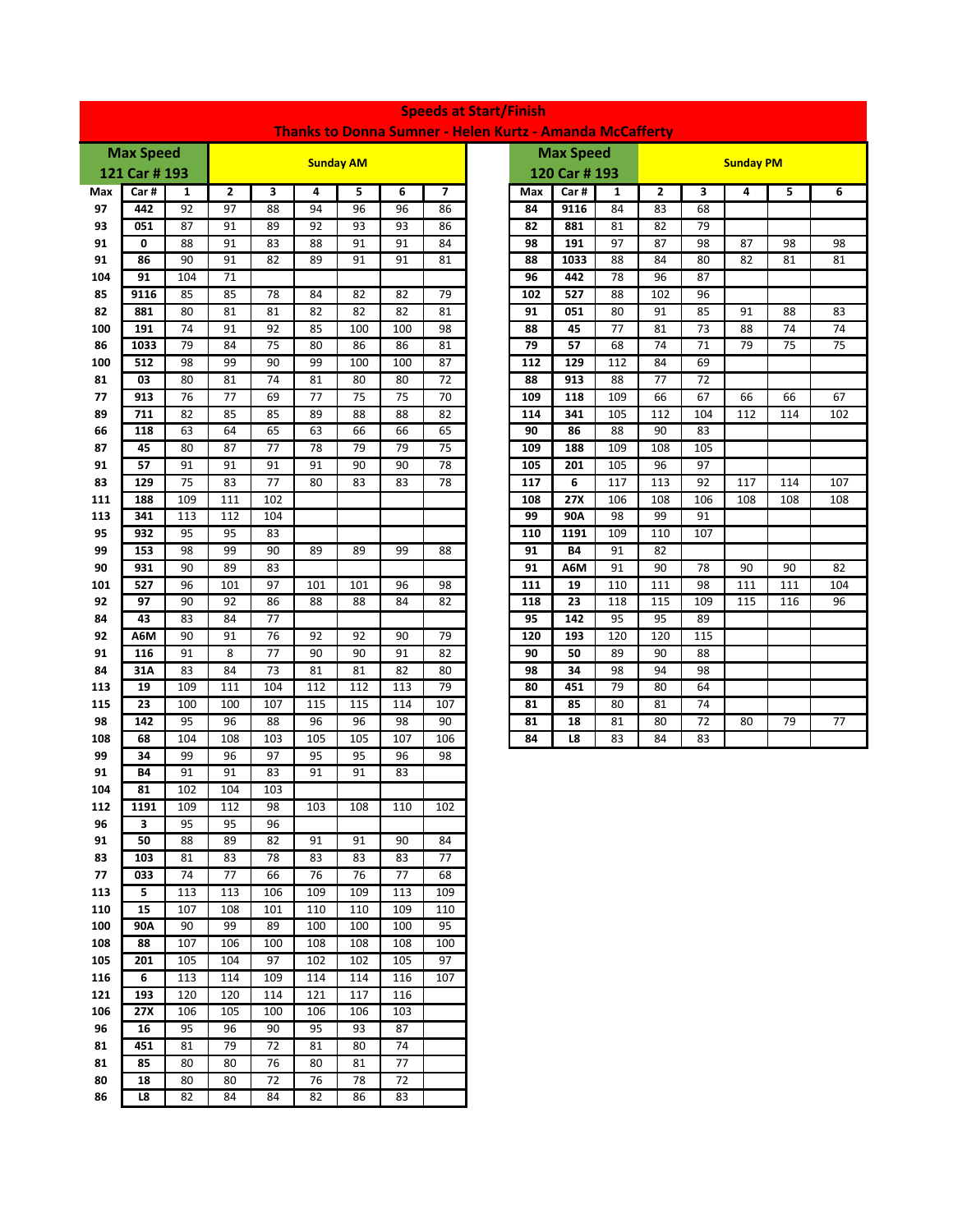| <b>Driver</b>           | <b>Old Best</b> | <b>Year Best</b> | <b>Difference</b> |
|-------------------------|-----------------|------------------|-------------------|
| <b>Richard Terrill</b>  | 115.659         | 93.101           | $-22.558$         |
| Paul Berdych            | 103.304         | 92.633           | $-10.671$         |
| Jay Witman              | 106.835         | 98.031           | $-8.804$          |
| <b>Matt Phillips</b>    | 84.711          | 78.064           | $-6.647$          |
| <b>Shaun Fraley</b>     | 86.177          | 80.231           | $-5.946$          |
| Eli Sharp               | 91.085          | 85.830           | $-5.255$          |
| <b>Jake Lewis</b>       | 87.432          | 82.513           | $-4.919$          |
| <b>Michele Aubele</b>   | 83.598          | 79.231           | $-4.367$          |
| <b>Jessica Fessler</b>  | 100.723         | 96.601           | $-4.122$          |
| <b>Steve Lewis</b>      | 81.921          | 78.233           | $-3.688$          |
| <b>Nancy Lewis</b>      | 92.481          | 88.867           | $-3.614$          |
| <b>Dennis Graber</b>    | 89.247          | 86.495           | $-2.752$          |
| <b>Matt Hoegg</b>       | 97.280          | 95.425           | $-1.855$          |
| <b>George Bowland</b>   | 76.538          | 74.889           | $-1.649$          |
| <b>Kristen Hack</b>     | 91.229          | 89.842           | $-1.387$          |
| Joe Whiteley            | 88.686          | 87.397           | $-1.289$          |
| <b>James Weinheimer</b> | 89.318          | 88.352           | $-0.966$          |
| <b>Matt Huffman</b>     | 80.194          | 79.327           | $-0.867$          |
| Kendrick Giambattista   | 81.497          | 80.861           | $-0.636$          |
| Greg Hagan              | 85.090          | 84.482           | $-0.608$          |
| <b>Tom Vincent</b>      | 89.156          | 88.637           | $-0.519$          |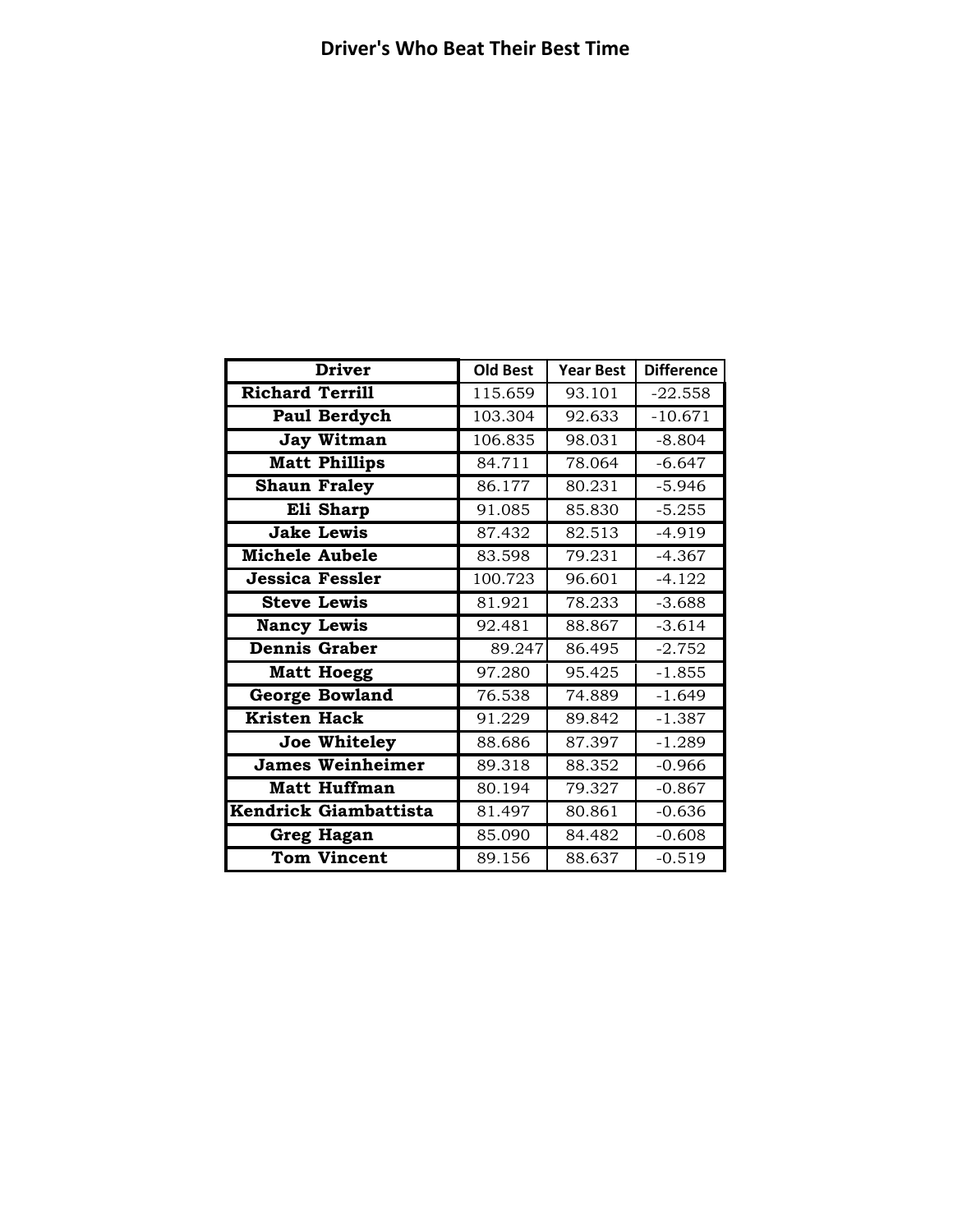|                                               |                                     |                 |                      | 2020 Jefferson TT                                         |        |                  |
|-----------------------------------------------|-------------------------------------|-----------------|----------------------|-----------------------------------------------------------|--------|------------------|
|                                               |                                     |                 |                      | <b>Blue Mountain Region SCCA</b>                          |        |                  |
|                                               |                                     |                 | October 10-11, 2020  |                                                           |        |                  |
|                                               |                                     |                 |                      | <b>Event 2 PHA Championship Event</b>                     |        |                  |
|                                               |                                     |                 |                      | <b>Thanks to Amanda McCarfferty for helping at timing</b> |        |                  |
|                                               |                                     |                 |                      |                                                           |        |                  |
| ITA - IMPROVED TOURING A                      |                                     |                 |                      |                                                           |        | <b>Best Time</b> |
|                                               | 1 033 Dustin Halechko 1998 Plymouth |                 |                      |                                                           |        | 92.867           |
| Sat                                           | 95.829                              | 92.867          | 93.873               | 99.012                                                    |        |                  |
| Sun                                           | 106.121                             | 105.454         | 103.974              | 101.718                                                   |        |                  |
|                                               |                                     |                 |                      |                                                           |        |                  |
| <b>ITB - IMPROVED TOURING B</b>               |                                     |                 |                      |                                                           |        | <b>Best Time</b> |
| 1 881 Emily Oswald 1984 Volkswagen Rabbit     |                                     |                 |                      |                                                           |        | 94.957           |
| Sat                                           | 98.469                              | 97.134          | 96.706               | 95.887                                                    |        |                  |
| Sun                                           | 97.524                              | 96.790          | 95.609               | 94.957                                                    | 95.012 |                  |
|                                               | 95.154                              |                 |                      |                                                           |        |                  |
|                                               |                                     |                 |                      |                                                           |        |                  |
| <b>SSP - SUPER STREET PREPARED</b>            |                                     |                 |                      |                                                           |        | <b>Best Time</b> |
| 1 19 Michael Robinson 2004 Chevrolet Corvette |                                     |                 |                      |                                                           |        | 78.700           |
| Sat                                           | 81.477                              | 81.024          | 80.452               | 79.521                                                    |        |                  |
| Sun                                           | 80.542                              | 79.967          | 78.700               | 79.613                                                    | 80.255 |                  |
|                                               | 81.270                              | 79.710          | 80.044               |                                                           |        |                  |
| 2 191 Donna Robinson 2004 Chevrolet Corvette  |                                     |                 |                      |                                                           |        | 93.551           |
| Sat                                           | 105.405                             | 100.751         | 103.545              | 98.912                                                    |        |                  |
| Sun                                           | 110.595                             | 105.629         | 94.170               | 93.551                                                    | 97.115 |                  |
|                                               | 94.931                              | 98.246          | 96.474               |                                                           |        |                  |
|                                               |                                     |                 |                      |                                                           |        |                  |
| <b>ASP - A STREET PREPARED</b>                |                                     |                 |                      |                                                           |        | <b>Best Time</b> |
| 1 932 James Nauman 2005 Subaru WRX            |                                     |                 |                      |                                                           |        | 88.773           |
| Sat                                           | 93.886                              | 91.280          | 88.858               | 88.773                                                    |        |                  |
| Sun                                           | 95.098                              | 93.835          |                      |                                                           |        |                  |
|                                               |                                     |                 |                      |                                                           |        |                  |
| <b>CSP - C STREET PREPARED</b>                |                                     |                 |                      |                                                           |        | <b>Best Time</b> |
| 1 86 Keith Gerhard 1999 Mazda miata           |                                     |                 |                      |                                                           |        | 87.655           |
| Sat                                           | 90.643                              | 89.776          | 88.156               | 88.037                                                    |        |                  |
| Sun                                           | 87.951                              | 87.681          | 87.655               | 88.519                                                    | 89.361 |                  |
|                                               | 89.083                              |                 |                      |                                                           |        |                  |
| 2 103 George Witman 1999 Mazda Miata          |                                     |                 |                      |                                                           |        | 92.528           |
| Sat                                           | 95.255                              | 96.753          | 96.261               | 93.962                                                    |        |                  |
| Sun                                           | 96.435                              | 93.021          | 93.681               | 92.528                                                    |        |                  |
| 3 9116 Paul Berdych                           |                                     | 90 Mazda Miata  |                      |                                                           |        | 92.633           |
| Sat                                           | 98.712                              | 98.547          | 92.633               | 97.941                                                    |        |                  |
| Sun                                           | 99.044                              | 95.220          | <b>DNF</b>           | 96.579                                                    | 96.898 |                  |
|                                               | 97.124                              |                 |                      |                                                           |        |                  |
| 4 03 Jay Witman 1999 Mazda Miata              |                                     |                 |                      |                                                           |        | 98.031           |
| Sat                                           | 101.520                             | 104.034         | 102.396              | 98.254                                                    |        |                  |
| Sun                                           | 98.927                              | 99.890          | 98.031               | 98.101                                                    |        |                  |
|                                               |                                     |                 |                      |                                                           |        |                  |
| <b>DSP - D STREET PREPARED</b>                |                                     |                 |                      |                                                           |        | <b>Best Time</b> |
| 1 512 Matt Huffman                            |                                     | 2005 Mazda RX-8 |                      |                                                           |        | 79.327           |
| Sat                                           | 83.264                              | 79.661          | 80.618               |                                                           |        |                  |
| Sun                                           | 80.128                              | 80.479          | 79.327               | 79.634                                                    | 79.782 |                  |
| $\mathbf{2}$                                  | 31A John Devorak                    |                 | 98 Acura Integra GSR |                                                           |        | 99.391           |
| Sat                                           | 108.354                             | 108.354         | 103.728              | 101.385                                                   |        |                  |
| Sun                                           | 100.865                             | 99.391          | 102.528              | 100.477                                                   |        |                  |
|                                               |                                     |                 |                      |                                                           |        |                  |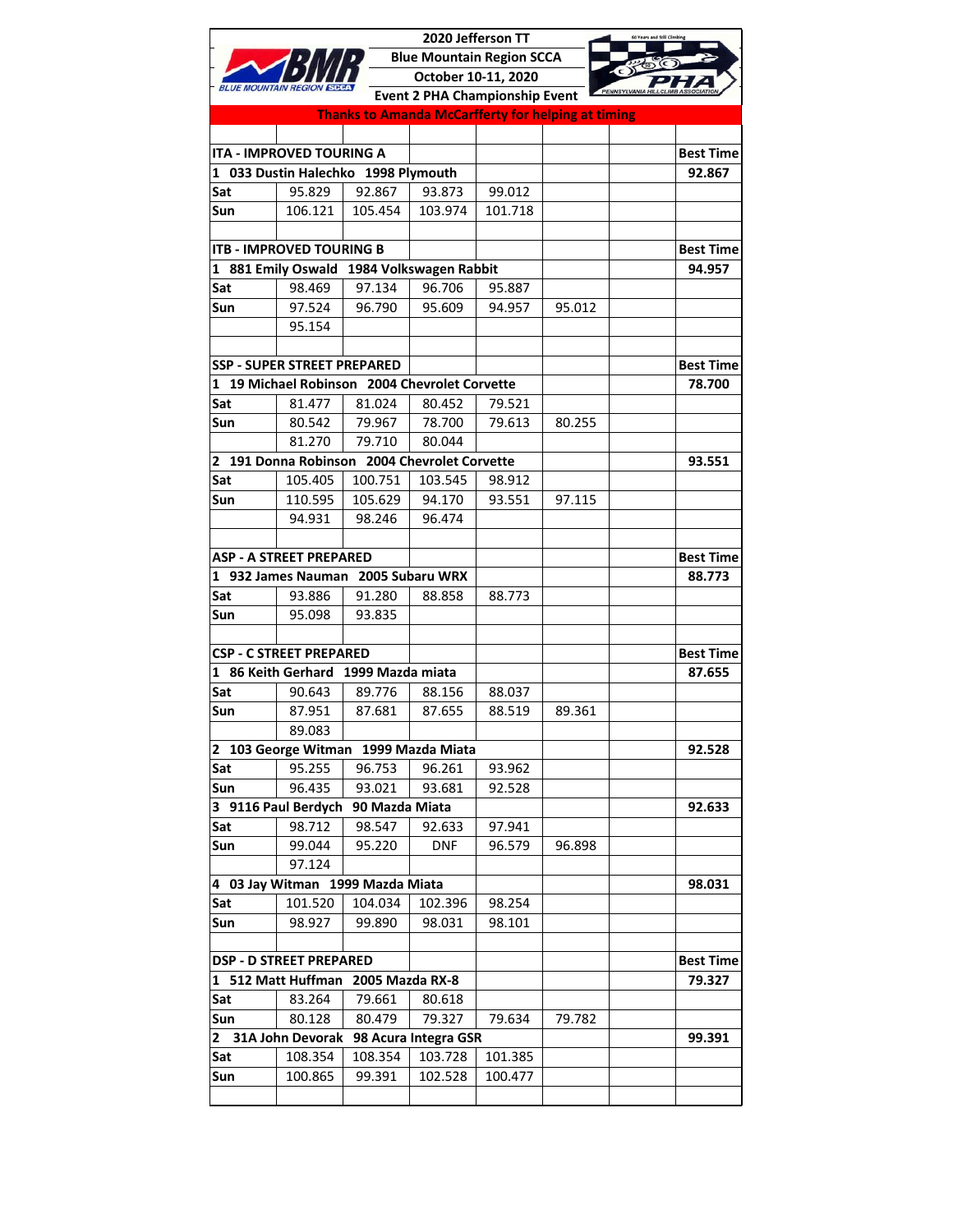|                    |                                             |                 |        | 2020 Jefferson TT                     |                                                           |                  |
|--------------------|---------------------------------------------|-----------------|--------|---------------------------------------|-----------------------------------------------------------|------------------|
|                    |                                             |                 |        | <b>Blue Mountain Region SCCA</b>      |                                                           |                  |
|                    |                                             |                 |        | October 10-11, 2020                   |                                                           |                  |
|                    |                                             |                 |        | <b>Event 2 PHA Championship Event</b> |                                                           |                  |
|                    |                                             |                 |        |                                       | <b>Thanks to Amanda McCarfferty for helping at timing</b> |                  |
|                    |                                             |                 |        |                                       |                                                           |                  |
|                    | <b>ESP - E STREET PREPARED</b>              |                 |        |                                       |                                                           | <b>Best Time</b> |
|                    | 1 341 Steve Lewis 2019 Ford Mustang         |                 |        |                                       |                                                           | 78.233           |
| Sat                | 81.527                                      | 80.218          | 79.848 | 79.491                                |                                                           |                  |
| Sun                | 79.271                                      | 78.387          | 79.320 | 79.142                                | 78.633                                                    |                  |
|                    | 78.233                                      |                 |        |                                       |                                                           |                  |
| 2                  | 27X Chris Merring                           | 1998 Mustang    |        |                                       |                                                           | 81.574           |
| Sat                | 87.450                                      | 85.752          | 84.371 | 84.218                                |                                                           |                  |
| Sun                | 83.950                                      | 83.150          | 83.574 | 82.670                                | 81.574                                                    |                  |
|                    | 82.106                                      | 82.025          | 81.969 |                                       |                                                           |                  |
|                    | 3 34 Nancy Lewis 2019 Ford Mustang          |                 |        |                                       |                                                           | 88.867           |
| Sat                | 93.168                                      | 92.148          |        |                                       |                                                           |                  |
| Sun                | 93.121                                      | 91.853          | 91.076 | 89.874                                | 90.319                                                    |                  |
|                    | 88.867                                      |                 |        |                                       |                                                           |                  |
| 4                  | B4 Gibby Bozicevich 1994 Chevrolet Z28      |                 |        |                                       |                                                           | 91.012           |
| Sat                | 95.771                                      | 95.796          | 92.951 | 94.013                                |                                                           |                  |
| Sun                | 93.958                                      | 93.624          | 91.012 | 92.421                                |                                                           |                  |
| 5                  | L8 Kris Reid 1994 Chevrolet Z28             |                 |        |                                       |                                                           | 93.927           |
| Sat                | 102.446                                     | 99.937          | 99.827 | 99.048                                |                                                           |                  |
| Sun                | 96.961                                      | 95.141          | 94.827 | 93.927                                | 94.379                                                    |                  |
|                    | 94.641                                      |                 |        |                                       |                                                           |                  |
|                    |                                             |                 |        |                                       |                                                           |                  |
|                    | <b>FSP - F STREET PREPARED</b>              |                 |        |                                       |                                                           | <b>Best Time</b> |
|                    | 1 451 Dillon Axarlis 79 Volkswagen Scirocco |                 |        |                                       |                                                           | 91.610           |
| Sat                | 94.631                                      | 93.440          | 92.243 | 92.260                                |                                                           |                  |
| Sun                | 94.561                                      | 92.949          | 91.897 | 91.610                                | 91.791                                                    |                  |
|                    | 93.264                                      |                 |        |                                       |                                                           |                  |
|                    | 2 45 Mike Axarlis 1979 Volkswagen Scirocco  |                 |        |                                       |                                                           | 93.412           |
| Sat                | 96.332                                      | 95.122          | 94.023 | 94.171                                |                                                           |                  |
| Sun                | <b>DNF</b>                                  | <b>DNF</b>      | 95.524 | 94.069                                | 94.364                                                    |                  |
|                    | 93.412                                      | 94.336          | 93.597 |                                       |                                                           |                  |
|                    | 3 175 Matthew Hoegg 1998 Plymouth Neon      |                 |        |                                       |                                                           | 95.425           |
| Sat                | 95.978                                      | 95.425          |        |                                       |                                                           |                  |
| Sun                | <b>DNS</b>                                  |                 |        |                                       |                                                           |                  |
| 4 75 Donald DeHart |                                             | 1998 Dodge Neon |        |                                       |                                                           | 113.744          |
| Sat                | 115.851                                     | 113.744         |        |                                       |                                                           |                  |
| Sun                | <b>DNS</b>                                  |                 |        |                                       |                                                           |                  |
|                    |                                             |                 |        |                                       |                                                           |                  |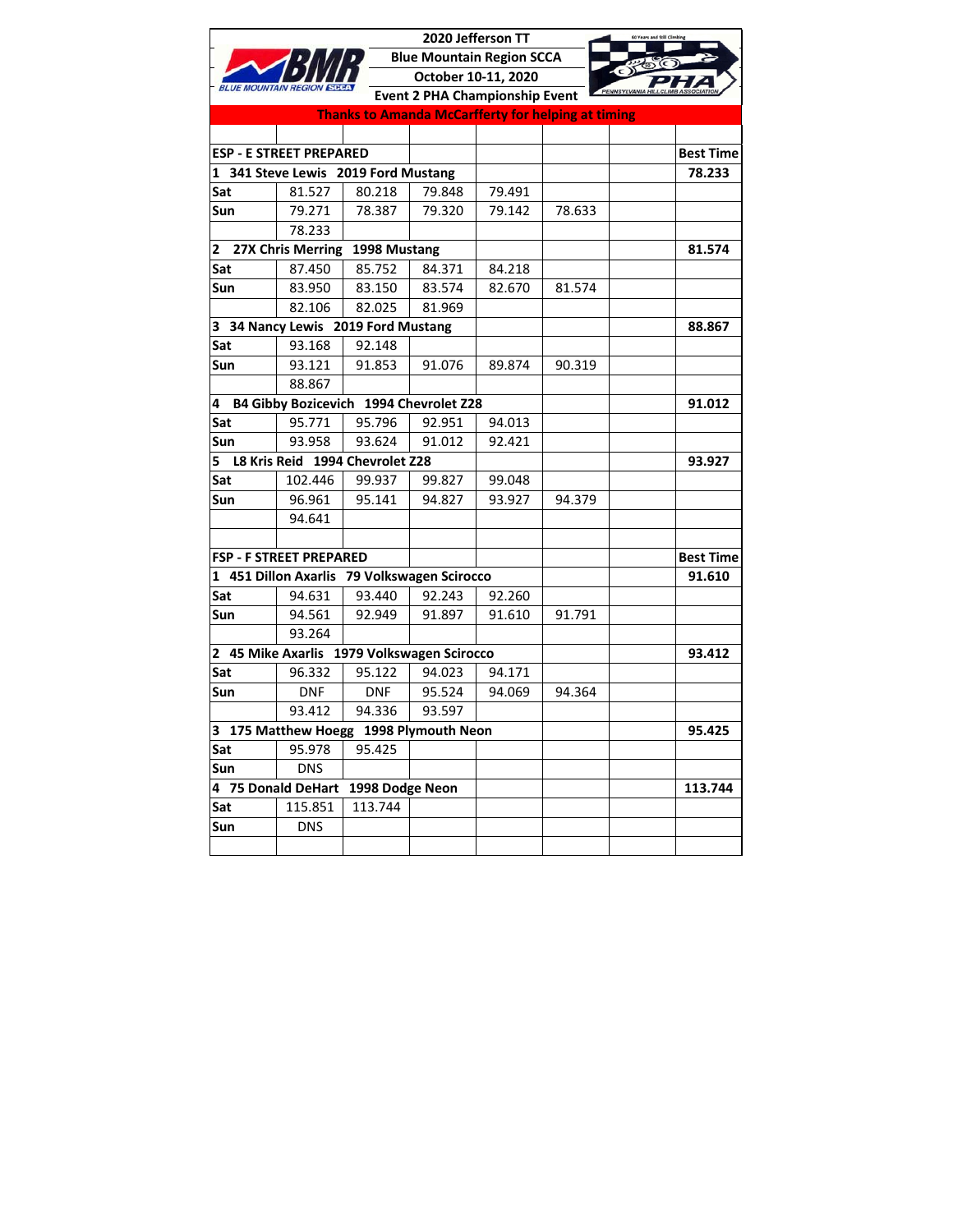|                        |                               |                                                                                                     | 2020 Jefferson TT                                         |         |         |                  |
|------------------------|-------------------------------|-----------------------------------------------------------------------------------------------------|-----------------------------------------------------------|---------|---------|------------------|
|                        |                               |                                                                                                     | <b>Blue Mountain Region SCCA</b>                          |         |         |                  |
|                        |                               |                                                                                                     | October 10-11, 2020                                       |         |         |                  |
|                        |                               |                                                                                                     | <b>Event 2 PHA Championship Event</b>                     |         |         |                  |
|                        |                               |                                                                                                     | <b>Thanks to Amanda McCarfferty for helping at timing</b> |         |         |                  |
|                        |                               |                                                                                                     |                                                           |         |         |                  |
| <b>SM - STREET MOD</b> |                               |                                                                                                     |                                                           |         |         | <b>Best Time</b> |
|                        |                               | 1 188 Mark Aubele 12 bmw 135i                                                                       |                                                           |         |         | 79.218           |
| Sat                    | 81.354<br>80.089              | 81.270<br>79.218                                                                                    | 81.064                                                    | 81.378  |         |                  |
| Sun                    |                               | 2 88 Michele Aubele 2012 BMW 135i                                                                   |                                                           |         |         | 79.231           |
| Sat                    | 83.183                        | 82.596                                                                                              | 85.727                                                    | 79.257  |         |                  |
| Sun                    | 81.743                        | 80.759                                                                                              | 80.894                                                    | 79.231  | 80.510  |                  |
|                        | 79.780                        |                                                                                                     |                                                           |         |         |                  |
|                        |                               |                                                                                                     | 3 23 Shaun Fraley 1986 Chevrolet Camaro                   |         |         | 80.231           |
| Sat                    | 91.431                        | 88.787                                                                                              | <b>DNF</b>                                                |         |         |                  |
| Sun                    | 87.442                        | 87.179                                                                                              | 86.437                                                    | 85.918  | 80.561  |                  |
|                        | 81.142                        | 80.231                                                                                              | 92.019                                                    |         |         |                  |
|                        |                               | 4 27 Dan Foley 15 a <itsubishi evo<="" th=""><th></th><th></th><th></th><th>81.221</th></itsubishi> |                                                           |         |         | 81.221           |
| Sat                    | 83.548                        | 81.533                                                                                              | 81.503                                                    | 81.221  |         |                  |
| Sun                    | <b>DNS</b>                    |                                                                                                     |                                                           |         |         |                  |
| 5                      |                               | 306 Rick Johnson 1979 Ford Mustang                                                                  |                                                           |         |         | 81.493           |
| Sat                    | 81.493                        | 82.303                                                                                              |                                                           |         |         |                  |
| Sun                    | <b>DNS</b>                    |                                                                                                     |                                                           |         |         |                  |
|                        |                               |                                                                                                     | 6 527 Sherwin Pacquette 2015 Mitsubishi Lancer evolution  |         |         | 87.397           |
| Sat                    | 91.476                        | 90.942                                                                                              | 92.447                                                    | 91.719  |         |                  |
| Sun                    | 91.178                        | 89.164                                                                                              | 88.893                                                    | 89.478  | 87.397  |                  |
|                        | 87.408                        |                                                                                                     |                                                           |         |         |                  |
|                        |                               | 7 30 Kristen Hack 1979 Ford Mustang                                                                 |                                                           |         |         | 89.842           |
| Sat                    | 90.377                        | 89.842                                                                                              | 91.543                                                    | 90.176  |         |                  |
| Sun                    | <b>DNS</b>                    |                                                                                                     |                                                           |         |         |                  |
|                        | 8 830 Brandon Lazar           |                                                                                                     | 1986 Ford Mustang                                         |         |         | 94.589           |
| Sat                    | 94.746                        | <b>DNF</b>                                                                                          | 103.914                                                   | 94.589  |         |                  |
| Sun                    | <b>DNS</b>                    |                                                                                                     |                                                           |         |         |                  |
|                        |                               | 9 913 David Potter 1996 Subaru Impreza                                                              |                                                           |         |         | 100.533          |
| Sat                    | 107.384                       | 105.505                                                                                             |                                                           |         |         |                  |
| Sun                    | 102.941                       | 102.324                                                                                             | 101.261                                                   | 100.533 | 101.280 |                  |
|                        | 101.165                       |                                                                                                     |                                                           |         |         |                  |
|                        |                               | 10 83 Courtney Coxe 1986 Ford Mustang                                                               |                                                           |         |         | <b>DNF</b>       |
| Sat                    | <b>DNF</b>                    |                                                                                                     |                                                           |         |         |                  |
| Sun                    | <b>DNS</b>                    |                                                                                                     |                                                           |         |         |                  |
|                        |                               |                                                                                                     |                                                           |         |         |                  |
|                        | <b>SSM - SUPER STREET MOD</b> |                                                                                                     |                                                           |         |         | <b>Best Time</b> |
| 1 601 David Stoner     |                               |                                                                                                     | 1999 Chevrolet corvette                                   |         |         | 84.659           |
| Sat                    | 87.325                        | 84.659                                                                                              |                                                           |         |         |                  |
| Sun                    | <b>DNS</b>                    |                                                                                                     |                                                           |         |         |                  |
|                        |                               |                                                                                                     |                                                           |         |         |                  |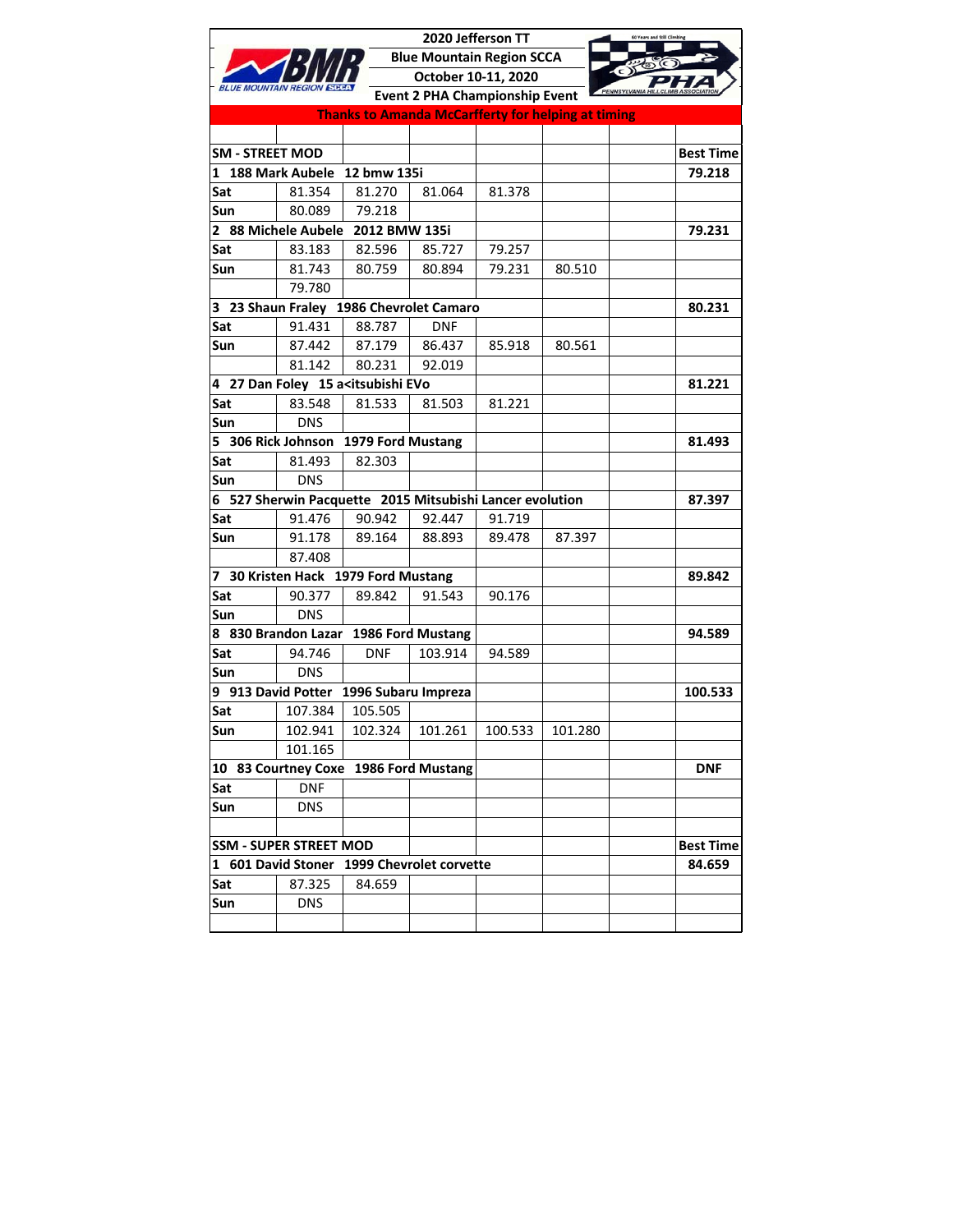|                       |                                                |         | 2020 Jefferson TT                                         |        |        |                  |
|-----------------------|------------------------------------------------|---------|-----------------------------------------------------------|--------|--------|------------------|
|                       |                                                |         | <b>Blue Mountain Region SCCA</b>                          |        |        |                  |
|                       |                                                |         | October 10-11, 2020                                       |        |        |                  |
|                       |                                                |         | <b>Event 2 PHA Championship Event</b>                     |        |        |                  |
|                       |                                                |         | <b>Thanks to Amanda McCarfferty for helping at timing</b> |        |        |                  |
|                       |                                                |         |                                                           |        |        |                  |
|                       | <b>SMF - STREET MOD FWD</b>                    |         |                                                           |        |        | <b>Best Time</b> |
|                       | 1 6 Matt Phillips 2000 Honda civic             |         |                                                           |        |        | 78.064           |
| Sat                   | 86.885                                         | 83.786  | 82.371                                                    | 81.413 |        |                  |
| Sun                   | 79.466                                         | 79.287  | 79.170                                                    | 78.404 | 78.179 |                  |
|                       | 82.408                                         | 78.064  | 78.692                                                    |        |        |                  |
|                       | 2 99 Trent Daggett 1999 Acura Integra          |         |                                                           |        |        | 84.206           |
| Sat                   | 84.206                                         | 91.728  | 92.128                                                    | 94.159 |        |                  |
| Sun                   | <b>DNS</b>                                     |         |                                                           |        |        |                  |
|                       | 3 131 Matt Huffman 1991 Saab 900 Turbo         |         |                                                           |        |        | 85.385           |
| Sat                   | 86.134                                         | 85.385  | 85.467                                                    |        |        |                  |
| Sun                   |                                                |         |                                                           |        |        |                  |
|                       | 4 163 Eli Sharp 1998 Acura Integra GSR         |         |                                                           |        |        | 85.830           |
| Sat                   | 90.799                                         | 102.532 | 85.830                                                    | 96.540 |        |                  |
| Sun                   | <b>DNS</b>                                     |         |                                                           |        |        |                  |
|                       |                                                |         |                                                           |        |        |                  |
|                       | 5 13 Gary Reider 1991 Saab 900 Turbo<br>95.588 | 95.246  | 91.641                                                    |        |        | 91.641           |
| Sat                   |                                                |         |                                                           | 92.167 |        |                  |
| Sun                   | <b>DNS</b>                                     |         |                                                           |        |        |                  |
|                       | 6 63 Vincent Wieczorek 1998 Acura Integra GSR  |         |                                                           |        |        | <b>DNF</b>       |
| Sat                   | <b>DNF</b>                                     |         |                                                           |        |        |                  |
| Sun                   | <b>DNS</b>                                     |         |                                                           |        |        |                  |
|                       |                                                |         |                                                           |        |        |                  |
|                       | <b>SMX - STREET MOD EXTREME</b>                |         |                                                           |        |        | <b>Best Time</b> |
|                       | 1 193 Kendrick Giambattista 1998 BMW BMW M3    |         |                                                           |        |        | 80.861           |
| Sat                   | 87.710                                         | 86.277  | 82.231                                                    | 80.861 |        |                  |
| Sun                   | 84.306                                         | 82.877  | 82.192                                                    | 82.539 | 83.567 |                  |
|                       | 82.695                                         |         |                                                           |        |        |                  |
|                       |                                                |         |                                                           |        |        |                  |
| <b>T3 - TOURING 3</b> |                                                |         |                                                           |        |        | <b>Best Time</b> |
|                       | 1 153 Thomas Wuellette 2013 Volkswagen GTI     |         |                                                           |        |        | 89.744           |
| Sat                   | 91.413                                         | 91.476  | 90.118                                                    | 90.597 |        |                  |
| Sun                   | 90.713                                         | 90.443  | 89.744                                                    | 89.751 |        |                  |
|                       | 2 97 Rick Terrill 2017 Ford Mustang Ecoboost   |         |                                                           |        |        | 93.101           |
| Sat                   | 94.891                                         | 97.243  | 95.569                                                    | 99.688 |        |                  |
| Sun                   | 94.718                                         | 94.289  | 93.101                                                    | 94.850 |        |                  |
|                       |                                                |         |                                                           |        |        |                  |
|                       | <b>SPO - SUPER PRODUCTION O</b>                |         |                                                           |        |        | <b>Best Time</b> |
|                       | 1 91 Thomas Vincent 1965 Factory Five Cobra    |         |                                                           |        |        | 88.637           |
| Sat                   | 97.292                                         | 99.221  | 90.895                                                    | 88.637 |        |                  |
| Sun                   | 106.351                                        |         |                                                           |        |        |                  |
|                       |                                                |         |                                                           |        |        |                  |
|                       | <b>RALFI - RALLY FORCED INDUCTION</b>          |         |                                                           |        |        | <b>Best Time</b> |
|                       | 1 931 Donald Kennedy 1993 Subaru Impreza       |         |                                                           |        |        | 94.623           |
| Sat                   | 96.173                                         | 97.875  | 94.623                                                    | 94.867 |        |                  |
| Sun                   | 98.678                                         | 98.169  |                                                           |        |        |                  |
|                       |                                                |         |                                                           |        |        |                  |
|                       | RALNA - RALLY NATURALLY ASPIRATED              |         |                                                           |        |        | <b>Best Time</b> |
|                       | 1 0 Brian Battocchi                            |         | 1996 Subaru Impreza L Wagon                               |        |        | 91.055           |
| Sat                   | 93.801                                         | 93.114  | 93.414                                                    | 92.771 |        |                  |
| Sun                   | 92.620                                         | 91.131  | 91.055                                                    | 91.577 |        |                  |
|                       |                                                |         |                                                           |        |        |                  |
|                       |                                                |         |                                                           |        |        |                  |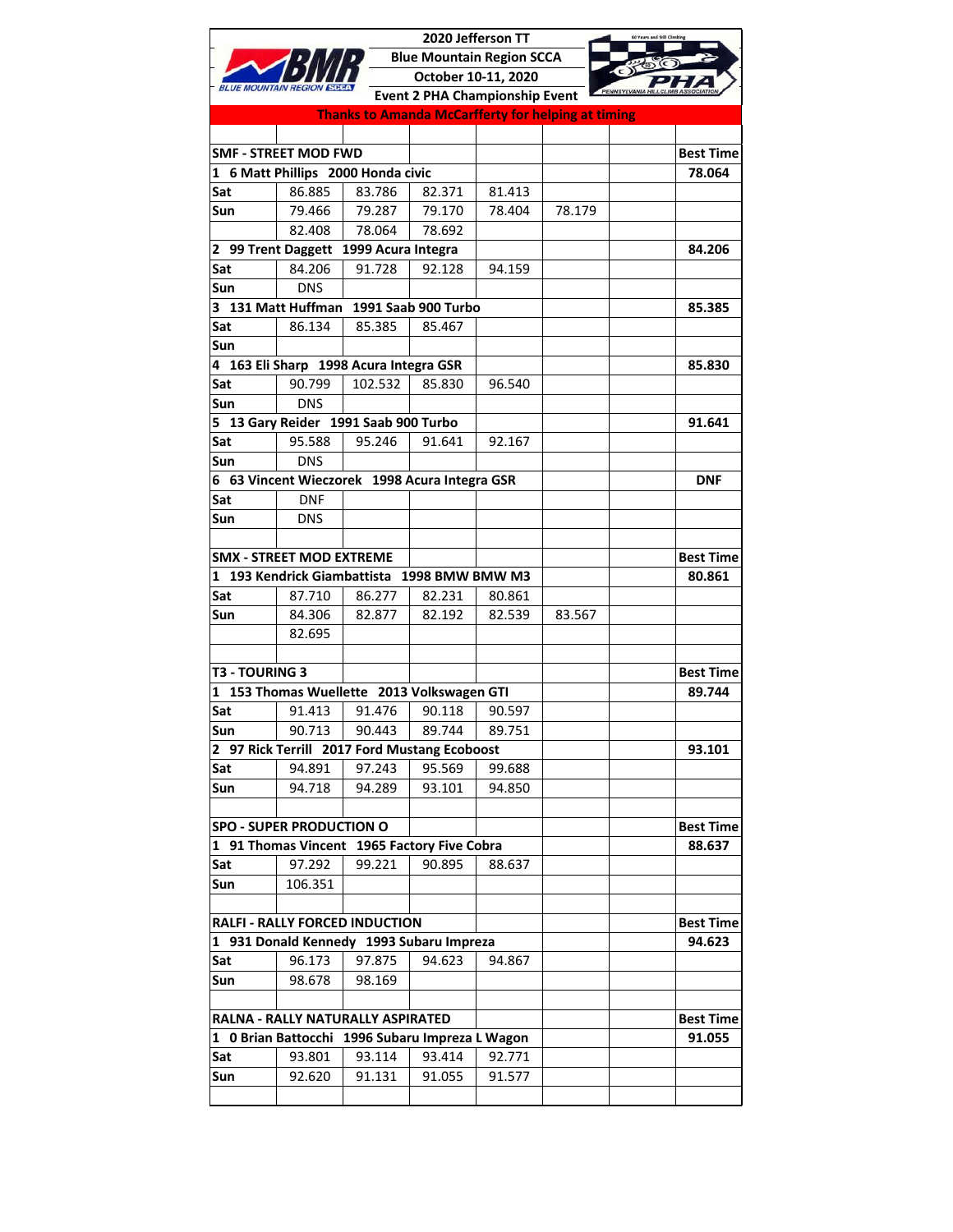|                                                                          |                                      |                  |                                                    | 2020 Jefferson TT   |        |  |                  |  |  |  |  |
|--------------------------------------------------------------------------|--------------------------------------|------------------|----------------------------------------------------|---------------------|--------|--|------------------|--|--|--|--|
|                                                                          |                                      |                  | <b>Blue Mountain Region SCCA</b>                   |                     |        |  |                  |  |  |  |  |
|                                                                          |                                      |                  |                                                    | October 10-11, 2020 |        |  |                  |  |  |  |  |
| <b>BLUE MOUNTAIN REGION EEU</b><br><b>Event 2 PHA Championship Event</b> |                                      |                  |                                                    |                     |        |  |                  |  |  |  |  |
| <b>Thanks to Amanda McCarfferty for helping at timing</b>                |                                      |                  |                                                    |                     |        |  |                  |  |  |  |  |
|                                                                          |                                      |                  |                                                    |                     |        |  |                  |  |  |  |  |
| <b>EP - E PRODUCTION</b>                                                 |                                      |                  |                                                    |                     |        |  | <b>Best Time</b> |  |  |  |  |
|                                                                          | 1 442 Jake Lewis 1997 Acura Integra  |                  |                                                    |                     |        |  | 82.513           |  |  |  |  |
| Sat                                                                      | 87.255                               | 84.856           | 85.086                                             | 84.412              |        |  |                  |  |  |  |  |
| Sun                                                                      | 84.701                               | 82.720           | 83.097                                             | 83.800              | 82.513 |  |                  |  |  |  |  |
|                                                                          | 83.139                               |                  |                                                    |                     |        |  |                  |  |  |  |  |
|                                                                          | 2 142 Jason Fraley 97 Acura Intrgra  |                  |                                                    |                     |        |  | 83.295           |  |  |  |  |
| Sat                                                                      | 91.389                               | <b>DNF</b>       | 90.309                                             | 87.467              |        |  |                  |  |  |  |  |
| Sun                                                                      | 86.029                               | 87.792           | 84.913                                             | 84.713              | 84.397 |  |                  |  |  |  |  |
|                                                                          | 83.295                               |                  |                                                    |                     |        |  |                  |  |  |  |  |
|                                                                          | 3 33 Ray Kochin 98 Plymouth Neon     |                  |                                                    |                     |        |  | 86.961           |  |  |  |  |
| Sat                                                                      | 86.961                               | DNF              |                                                    |                     |        |  |                  |  |  |  |  |
| Sun                                                                      | <b>DNS</b>                           |                  |                                                    |                     |        |  |                  |  |  |  |  |
|                                                                          | 4 051 Michael Kurtz 1970 Triumph TR6 |                  |                                                    |                     |        |  | 88.800           |  |  |  |  |
| Sat                                                                      | 91.853                               | 91.339           | 91.027                                             | 91.917              |        |  |                  |  |  |  |  |
| Sun                                                                      | 92.257                               | 90.888           | 89.762                                             | 91.378              | 90.218 |  |                  |  |  |  |  |
|                                                                          | 89.769                               | 88.800           | 90.153                                             |                     |        |  |                  |  |  |  |  |
|                                                                          |                                      |                  |                                                    |                     |        |  |                  |  |  |  |  |
| <b>FP - F PRODUCTION</b>                                                 |                                      |                  |                                                    |                     |        |  | <b>Best Time</b> |  |  |  |  |
|                                                                          |                                      |                  |                                                    |                     |        |  |                  |  |  |  |  |
| 1 50 Joe Whiteley                                                        |                                      |                  | 1964 Austin Healey Sprite                          |                     |        |  | 87.397           |  |  |  |  |
| Sat                                                                      | 89.509                               | 88.970           | 92.126                                             | 88.999              |        |  |                  |  |  |  |  |
| Sun                                                                      | 89.072                               | 89.371           | 87.808                                             | 88.119              | 87.809 |  |                  |  |  |  |  |
|                                                                          | 87.397                               |                  |                                                    |                     |        |  |                  |  |  |  |  |
|                                                                          |                                      |                  |                                                    |                     |        |  |                  |  |  |  |  |
| <b>HP - H PRODUCTION</b>                                                 |                                      |                  |                                                    |                     |        |  | <b>Best Time</b> |  |  |  |  |
|                                                                          | 1 43 Glenn Hoffman                   | 1976 VW Scirocco |                                                    |                     |        |  | 94.976           |  |  |  |  |
| Sat                                                                      | 101.016                              | 100.572          | 96.478                                             | 94.976              |        |  |                  |  |  |  |  |
| Sun                                                                      | 96.047                               | 96.436           |                                                    |                     |        |  |                  |  |  |  |  |
|                                                                          |                                      |                  |                                                    |                     |        |  |                  |  |  |  |  |
| GT2 - GT-2                                                               |                                      |                  |                                                    |                     |        |  | <b>Best Time</b> |  |  |  |  |
|                                                                          | 1 15 Jim Chernavge 01 Mustang        |                  |                                                    |                     |        |  | 86.600           |  |  |  |  |
| Sat                                                                      | 88.793                               | 89.998           |                                                    |                     |        |  |                  |  |  |  |  |
| Sun                                                                      | 87.955                               | 87.280           | 86.600                                             | 86.885              | 87.025 |  |                  |  |  |  |  |
|                                                                          | 96.704                               |                  |                                                    |                     |        |  |                  |  |  |  |  |
|                                                                          |                                      |                  |                                                    |                     |        |  |                  |  |  |  |  |
| GT3 - GT-3                                                               |                                      |                  |                                                    |                     |        |  | <b>Best Time</b> |  |  |  |  |
| 1                                                                        | 129 Jessica Fessler                  |                  | 1987 Volkswagen Scirocco                           |                     |        |  | 96.601           |  |  |  |  |
| Sat                                                                      | 105.911                              | 107.761          | 103.850                                            | 101.247             |        |  |                  |  |  |  |  |
| Sun                                                                      | 103.891                              | 99.352           | 98.136                                             | 96.876              | 99.633 |  |                  |  |  |  |  |
|                                                                          | 99.800                               | 97.196           | 96.601                                             |                     |        |  |                  |  |  |  |  |
|                                                                          |                                      |                  | 2 57 Grace Huntzinger 1986 Volkswagen Scirocco 16V |                     |        |  | 96.863           |  |  |  |  |
| Sat                                                                      | 102.556                              | 103.175          | 100.203                                            | 100.525             |        |  |                  |  |  |  |  |
| Sun                                                                      | 98.480                               | 100.444          | 96.863                                             | 97.903              | 97.261 |  |                  |  |  |  |  |
|                                                                          | 105.307                              |                  |                                                    |                     |        |  |                  |  |  |  |  |
|                                                                          |                                      |                  |                                                    |                     |        |  |                  |  |  |  |  |
| P2 - PROTOTYPE 2                                                         |                                      |                  |                                                    |                     |        |  | <b>Best Time</b> |  |  |  |  |
| 1 5 Darryl Danko                                                         |                                      | 2006 Stohr 014   |                                                    |                     |        |  | 77.990           |  |  |  |  |
| Sat                                                                      | 84.348                               | 82.877           | 78.469                                             | 79.464              |        |  |                  |  |  |  |  |
| Sun                                                                      | 80.507                               | 78.804           | 78.943                                             | 77.990              |        |  |                  |  |  |  |  |
|                                                                          |                                      |                  |                                                    |                     |        |  |                  |  |  |  |  |
|                                                                          |                                      |                  |                                                    |                     |        |  |                  |  |  |  |  |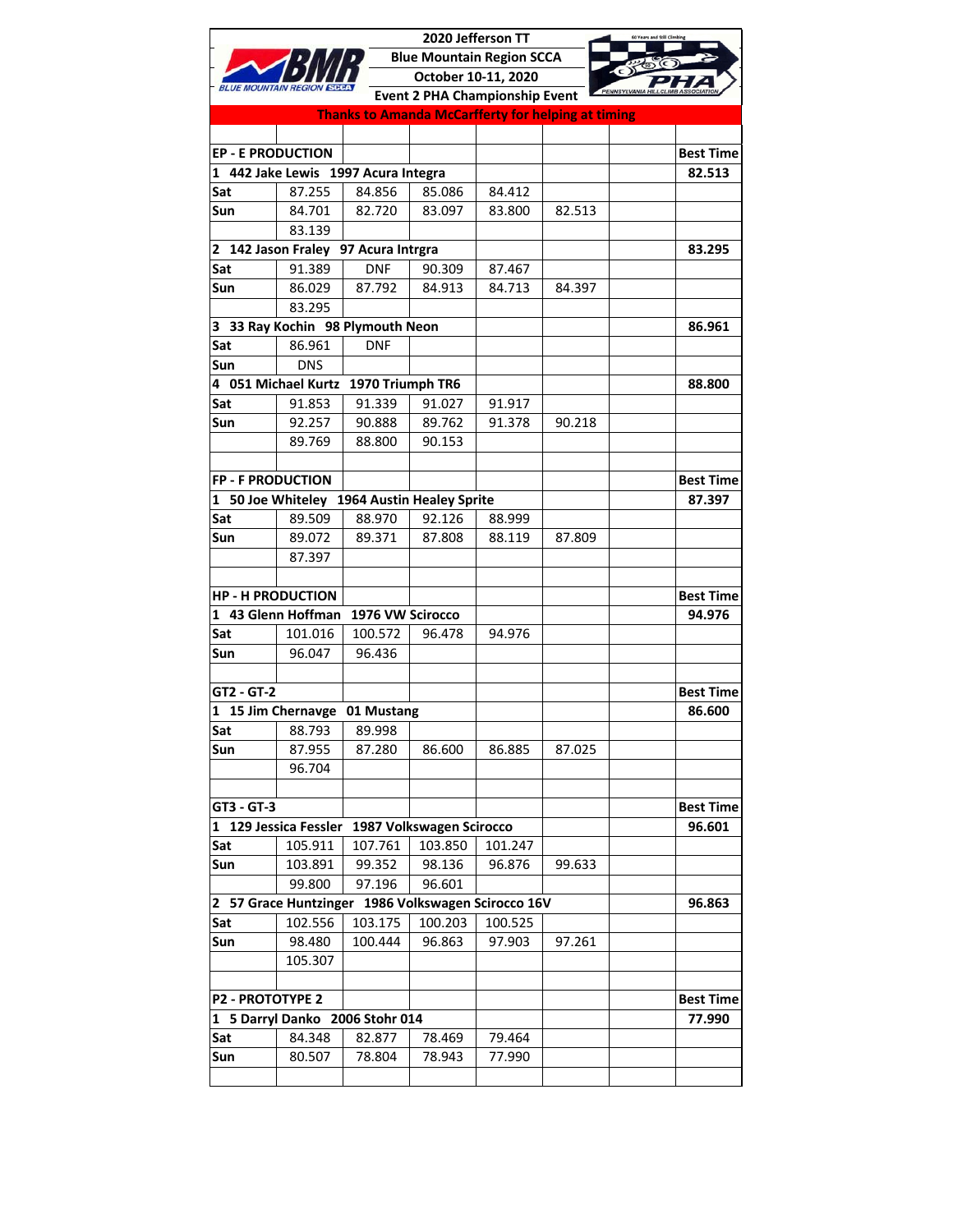|                                                           | 2020 Jefferson TT<br>60 Years and Still Clini |  |  |  |  |  |  |  |  |  |
|-----------------------------------------------------------|-----------------------------------------------|--|--|--|--|--|--|--|--|--|
| <b>Blue Mountain Region SCCA</b>                          |                                               |  |  |  |  |  |  |  |  |  |
| October 10-11, 2020<br><b>BLUE MOUNTAIN REGION SER</b>    |                                               |  |  |  |  |  |  |  |  |  |
| <b>Event 2 PHA Championship Event</b>                     |                                               |  |  |  |  |  |  |  |  |  |
| <b>Thanks to Amanda McCarfferty for helping at timing</b> |                                               |  |  |  |  |  |  |  |  |  |
|                                                           |                                               |  |  |  |  |  |  |  |  |  |
| <b>FV - FORMULA V</b>                                     | <b>Best Time</b>                              |  |  |  |  |  |  |  |  |  |
| 1 95 John Pitman 1997 caracal Caracal CR                  | 92.508                                        |  |  |  |  |  |  |  |  |  |
| 94.447<br>93.823<br>94.084<br>92.508<br>Sat               |                                               |  |  |  |  |  |  |  |  |  |
| <b>DNS</b><br>Sun                                         |                                               |  |  |  |  |  |  |  |  |  |
| 2 85 Michael White 1991 Caracal D                         | 94.217                                        |  |  |  |  |  |  |  |  |  |
| 108.083<br>104.529<br>102.309<br>100.252<br>Sat           |                                               |  |  |  |  |  |  |  |  |  |
| 98.688<br>96.120<br>96.318<br>94.217<br>96.376<br>Sun     |                                               |  |  |  |  |  |  |  |  |  |
| 96.064                                                    |                                               |  |  |  |  |  |  |  |  |  |
|                                                           |                                               |  |  |  |  |  |  |  |  |  |
| <b>FS - FORMULA S</b>                                     | <b>Best Time</b>                              |  |  |  |  |  |  |  |  |  |
| 1 66 Kenneth Taggart 2018 TPE Tigger III                  | 80.049                                        |  |  |  |  |  |  |  |  |  |
| 86.881<br>86.365<br>81.717<br>80.049<br>Sat               |                                               |  |  |  |  |  |  |  |  |  |
| Sun<br><b>DNS</b>                                         |                                               |  |  |  |  |  |  |  |  |  |
| 2 94 Dave Cutchins<br>2011 Stohr F-1000                   | 80.832                                        |  |  |  |  |  |  |  |  |  |
| <b>DNF</b><br>82.589<br>80.832<br>Sat                     |                                               |  |  |  |  |  |  |  |  |  |
| <b>DNS</b><br>Sun                                         |                                               |  |  |  |  |  |  |  |  |  |
| 3 68 Timm Murphy 2001 Mazda formula mazda prototype       | 83.358                                        |  |  |  |  |  |  |  |  |  |
| 86.312<br>86.759<br>Sat<br>83.693<br>83.677               |                                               |  |  |  |  |  |  |  |  |  |
| 83.358<br>83.568<br>83.551<br>84.327<br>Sun               |                                               |  |  |  |  |  |  |  |  |  |
|                                                           |                                               |  |  |  |  |  |  |  |  |  |
| <b>CF - CLUB FORD</b>                                     | <b>Best Time</b>                              |  |  |  |  |  |  |  |  |  |
| 90A Michael Company 1973 Ford Merlyn<br>1                 | 83.357                                        |  |  |  |  |  |  |  |  |  |
| 86.270<br>85.126<br><b>DNF</b><br><b>DNF</b><br>Sat       |                                               |  |  |  |  |  |  |  |  |  |
| 87.619<br>85.575<br>84.374<br>84.121<br>83.357<br>Sun     |                                               |  |  |  |  |  |  |  |  |  |
| 84.095                                                    |                                               |  |  |  |  |  |  |  |  |  |
| 2 31 Greg Hagan Lola T340                                 | 84.482                                        |  |  |  |  |  |  |  |  |  |
| 86.766<br>86.643<br>85.997<br>84.482<br>Sat               |                                               |  |  |  |  |  |  |  |  |  |
| <b>DNS</b><br>Sun                                         |                                               |  |  |  |  |  |  |  |  |  |
|                                                           |                                               |  |  |  |  |  |  |  |  |  |
| <b>SV-SOLOV</b>                                           | <b>Best Time</b>                              |  |  |  |  |  |  |  |  |  |
| 1 81 Robert Oswald Jr. 2004 Volkswagen VIPER SV1          | 83.574                                        |  |  |  |  |  |  |  |  |  |
| Sat<br>85.008<br>85.965<br>84.892<br>83.574               |                                               |  |  |  |  |  |  |  |  |  |
| 85.199<br>84.540<br>Sun                                   |                                               |  |  |  |  |  |  |  |  |  |
| 2 711 Neil Peterson<br>1978 Vindicator Solo Vee           | 94.988                                        |  |  |  |  |  |  |  |  |  |
| Sat<br>103.549<br>101.113<br>97.425<br>100.916            |                                               |  |  |  |  |  |  |  |  |  |
| 98.381<br>94.988<br>97.758<br>100.130<br>Sun              |                                               |  |  |  |  |  |  |  |  |  |
|                                                           |                                               |  |  |  |  |  |  |  |  |  |
| V3 - VINTAGE 3                                            | <b>Best Time</b>                              |  |  |  |  |  |  |  |  |  |
| 1 887 William Norton 1960 Cooper Formula 3                | 138.005                                       |  |  |  |  |  |  |  |  |  |
| 138.005<br>Sat<br><b>DNF</b><br><b>DNF</b>                |                                               |  |  |  |  |  |  |  |  |  |
| <b>DNS</b><br>Sun                                         |                                               |  |  |  |  |  |  |  |  |  |
|                                                           |                                               |  |  |  |  |  |  |  |  |  |
| <b>H3 - HISTORIC 3</b>                                    | <b>Best Time</b>                              |  |  |  |  |  |  |  |  |  |
| 1 48 Stanford Vann<br>1970 Ford Caldwell D9               | 83.216                                        |  |  |  |  |  |  |  |  |  |
| 86.153<br>85.896<br>84.334<br>83.216<br>Sat               |                                               |  |  |  |  |  |  |  |  |  |
| <b>DNS</b><br>Sun                                         |                                               |  |  |  |  |  |  |  |  |  |
|                                                           |                                               |  |  |  |  |  |  |  |  |  |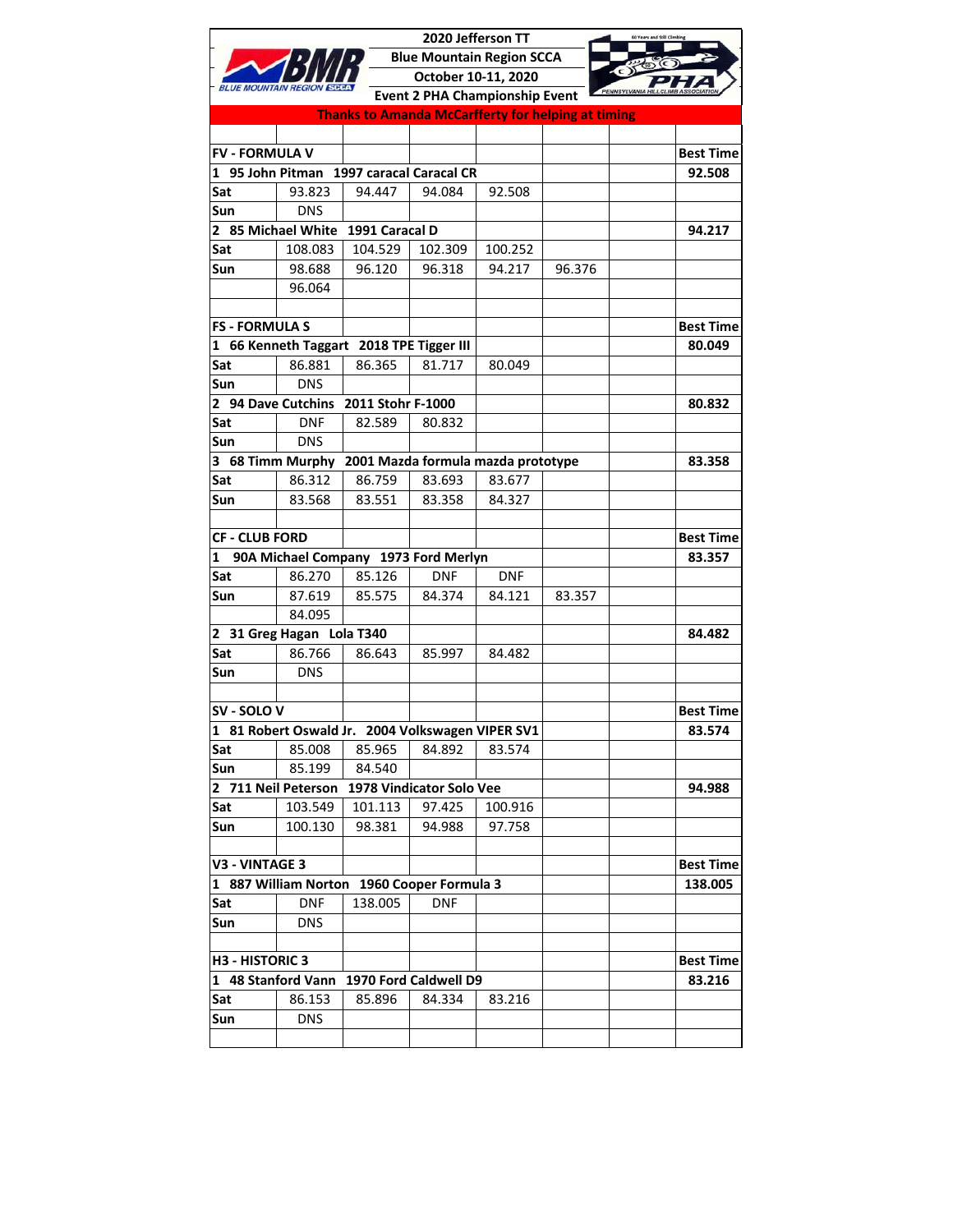|                        |                                                           |         |                                       | 2020 Jefferson TT   |                                                           |                  |
|------------------------|-----------------------------------------------------------|---------|---------------------------------------|---------------------|-----------------------------------------------------------|------------------|
|                        |                                                           |         | <b>Blue Mountain Region SCCA</b>      |                     |                                                           |                  |
|                        |                                                           |         |                                       | October 10-11, 2020 |                                                           |                  |
|                        |                                                           |         | <b>Event 2 PHA Championship Event</b> |                     |                                                           |                  |
|                        |                                                           |         |                                       |                     | <b>Thanks to Amanda McCarfferty for helping at timing</b> |                  |
|                        |                                                           |         |                                       |                     |                                                           |                  |
| <b>H4 - HISTORIC 4</b> |                                                           |         |                                       |                     |                                                           | <b>Best Time</b> |
|                        | 1 18 Thomas Van Auken 1972 MG Midget                      |         |                                       |                     |                                                           | 95.127           |
| Sat                    | 100.230                                                   | 99.826  | 98.215                                | 96.978              |                                                           |                  |
| Sun                    | 95.557                                                    | 96.270  | 97.028                                | 97.762              | 96.235                                                    |                  |
|                        | 95.236                                                    | 96.025  | 95.127                                |                     |                                                           |                  |
|                        | 2 118 Laurel Tokar 1972 MG Midget                         |         |                                       |                     |                                                           | 110.566          |
| Sat                    | 122.745                                                   | 122.957 |                                       |                     |                                                           |                  |
| Sun                    | 121.720                                                   | 120.104 | 116.233                               | 116.584             | 117.208                                                   |                  |
|                        | 114.474                                                   | 111.606 | 110.566                               |                     |                                                           |                  |
|                        |                                                           |         |                                       |                     |                                                           |                  |
|                        |                                                           |         |                                       |                     |                                                           |                  |
| S1 - SPECIAL 1         |                                                           |         |                                       |                     |                                                           | <b>Best Time</b> |
|                        | 1 21 Bryan Fritzler 1973 Tui BH3                          |         |                                       |                     |                                                           | 73.777           |
| Sat                    | 77.988                                                    | 76.899  | 74.012                                | 73.777              |                                                           |                  |
| Sun                    | <b>DNS</b>                                                |         |                                       |                     |                                                           |                  |
|                        | 2 4 Bob Gardner Stohr WF-1                                |         |                                       |                     |                                                           | 73.850           |
| Sat                    | 78.288                                                    | 76.341  | 73.850                                | 74.587              |                                                           |                  |
| Sun                    | <b>DNS</b>                                                |         |                                       |                     |                                                           |                  |
|                        | 3 11 George Bowland 2003 -- Purpose-built / V BBR Special |         |                                       |                     |                                                           | 74.889           |
| Sat                    | <b>DNF</b>                                                | 74.889  |                                       |                     |                                                           |                  |
| Sun                    | <b>DNS</b>                                                |         |                                       |                     |                                                           |                  |
|                        | 4 08 Kurt Eikenberg Prince PR01                           |         |                                       |                     |                                                           | 81.823           |
| Sat                    | 108.639                                                   | 83.821  | 81.823                                | 82.345              |                                                           |                  |
| Sun                    | <b>DNS</b>                                                |         |                                       |                     |                                                           |                  |
|                        |                                                           |         |                                       |                     |                                                           |                  |
| <b>S2 - SPECIAL 2</b>  |                                                           |         |                                       |                     |                                                           | <b>Best Time</b> |
|                        | 1 16 James Weinheimer 1985 Volkswagen Golf                |         |                                       |                     |                                                           | 88.352           |
| Sat                    | <b>DNF</b>                                                | 89.257  | 88.399                                |                     |                                                           |                  |
| Sun                    | 89.408                                                    | 88.352  | 93.315                                | 89.269              |                                                           |                  |
| 2                      | A6M Jeff Avril Del Sol                                    |         |                                       |                     |                                                           | 90.853           |
| Sat                    | 97.770                                                    | 94.923  | 93.460                                | 95.747              |                                                           |                  |
|                        |                                                           |         |                                       |                     |                                                           |                  |
| Sun                    | 94.214                                                    | 93.434  | 92.962                                | 92.200              | 92.954                                                    |                  |
|                        | 91.871                                                    | 92.900  | 90.853                                |                     |                                                           |                  |
|                        | 3 116 Jim Weinheimer 1985 Volkswagen GTI                  |         |                                       |                     |                                                           | 91.731           |
| Sat                    | 96.043                                                    | 93.631  | 94.847                                | 94.795              |                                                           |                  |
| Sun                    | 93.305                                                    | 92.786  | 92.382                                | 91.731              |                                                           |                  |
|                        | 4 1033 Kacey Rovere-Avril 1995 Honda delSol               |         |                                       |                     |                                                           | 99.576           |
| Sat                    | 115.029                                                   | 104.532 | 105.688                               | 104.024             |                                                           |                  |
| Sun                    | 105.005                                                   | 104.075 | 99.932                                | 99.576              | 101.019                                                   |                  |
|                        | 102.005                                                   | 102.139 | 99.681                                |                     |                                                           |                  |
|                        |                                                           |         |                                       |                     |                                                           |                  |
| S3 - SPECIAL 3         |                                                           |         |                                       |                     |                                                           | <b>Best Time</b> |
|                        | 1 01 Raymond Kochin Sportmod                              |         |                                       |                     |                                                           | 80.863           |
| Sat                    | 83.298                                                    | 82.621  | 80.863                                | <b>DNF</b>          |                                                           |                  |
| Sun                    | <b>DNS</b>                                                |         |                                       |                     |                                                           |                  |
|                        | 2 3 Dennis Graber Chevrolet silverado                     |         |                                       | 86.495              |                                                           |                  |
| Sat                    | 89.201                                                    | 87.789  | 87.519                                | 86.495              |                                                           |                  |
| Sun                    | 87.407                                                    | 86.702  |                                       |                     |                                                           |                  |
|                        | 3 1191 Mike Lascoskie 1977 Chevrolet Monza                |         |                                       |                     |                                                           | 86.676           |
|                        |                                                           |         |                                       |                     |                                                           |                  |
| Sat                    | 94.538                                                    | 89.571  | 88.292                                | 86.676              |                                                           |                  |
| Sun                    | 89.183                                                    | 88.423  | 87.206                                | 88.327              | 89.036                                                    |                  |
|                        | 87.896                                                    |         |                                       |                     |                                                           |                  |
|                        |                                                           |         |                                       |                     |                                                           |                  |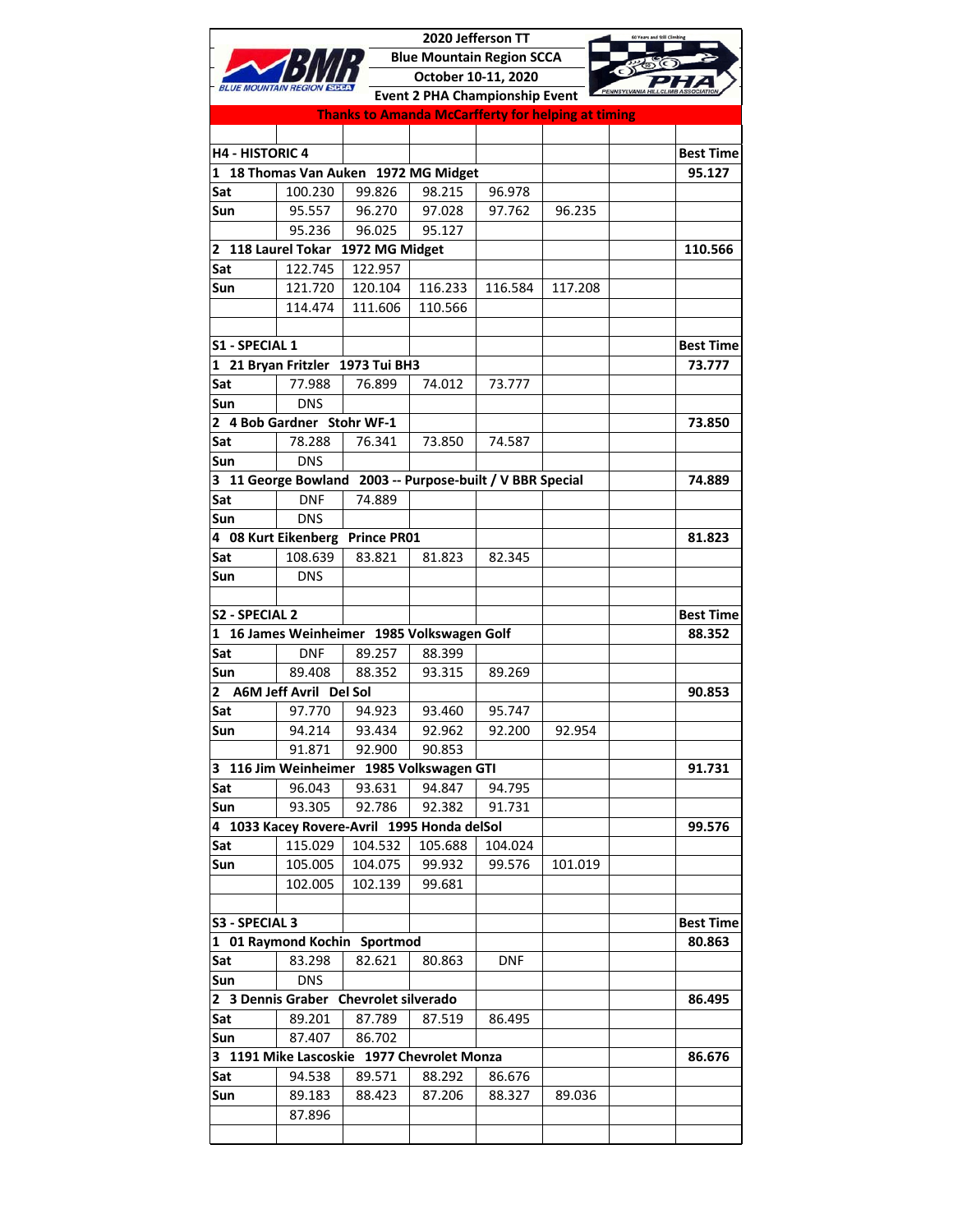| BLUE MOUNTAIN REGION             |                                                           |        | 2020 Jefferson TT<br><b>Blue Mountain Region SCCA</b><br>October 10-11, 2020<br><b>Event 2 PHA Championship Event</b> |        |        | 60 Years and Still Climbi<br><b>PENNSYLVANIA I</b> |                  |  |
|----------------------------------|-----------------------------------------------------------|--------|-----------------------------------------------------------------------------------------------------------------------|--------|--------|----------------------------------------------------|------------------|--|
|                                  | <b>Thanks to Amanda McCarfferty for helping at timing</b> |        |                                                                                                                       |        |        |                                                    |                  |  |
|                                  |                                                           |        |                                                                                                                       |        |        |                                                    |                  |  |
| <b>ME2 - MODIFIED ELECTRIC 2</b> |                                                           |        |                                                                                                                       |        |        |                                                    | <b>Best Time</b> |  |
| 1                                | 201 Todd Reid 2020 Entropy Racing EVSR                    |        |                                                                                                                       |        |        |                                                    | 79.208           |  |
| Sat                              | 84.178                                                    | 83.913 | 81.112                                                                                                                | 80.049 |        |                                                    |                  |  |
| Sun                              | 80.642                                                    | 80.452 | 80.313                                                                                                                | 79.511 | 79.208 |                                                    |                  |  |
|                                  | 79.684                                                    |        |                                                                                                                       |        |        |                                                    |                  |  |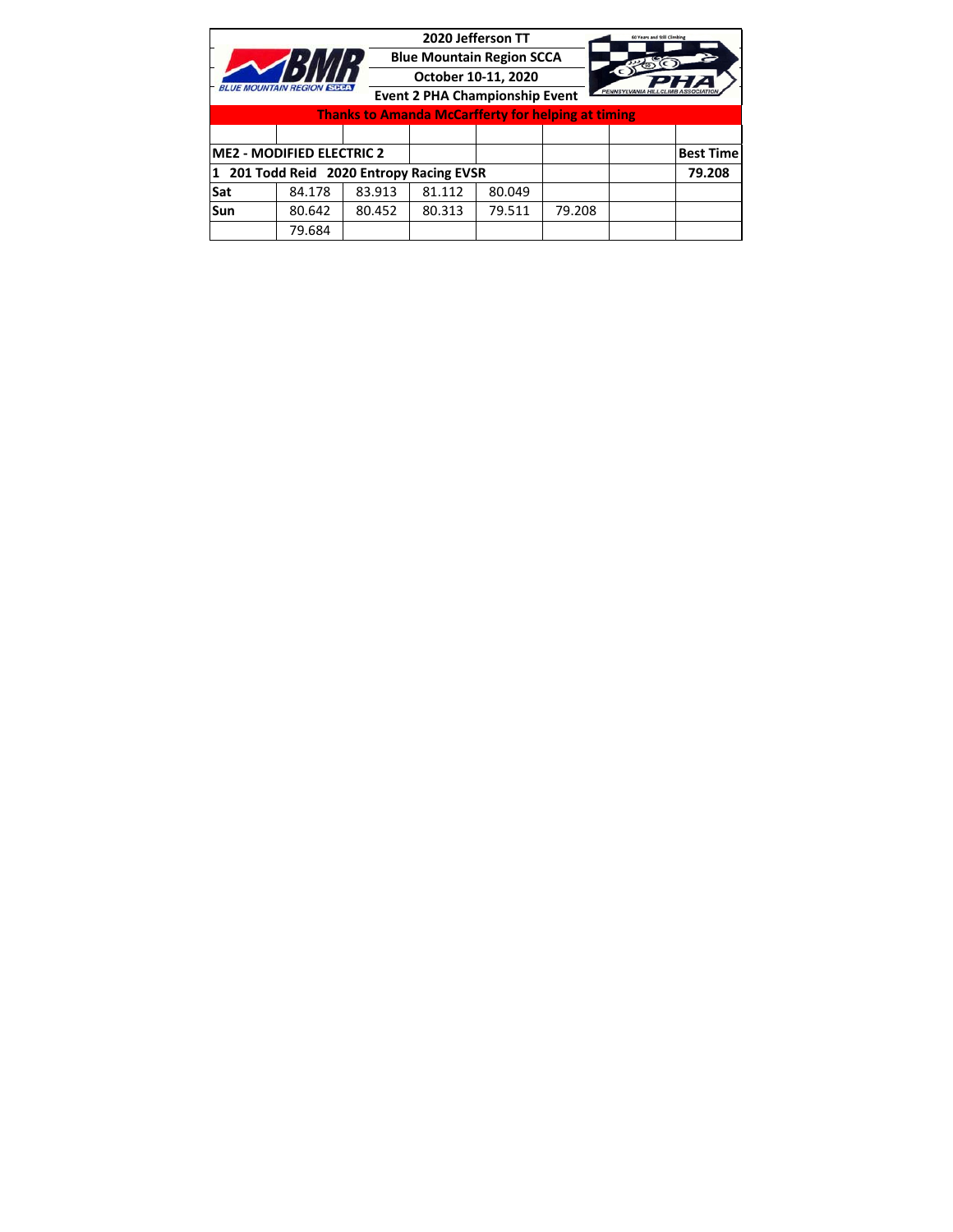# **Blue Mountain Region SCCA ‐ ‐ 2020 Jefferson TT ‐ Sun 10‐11‐2020 Final Raw Time Results**

| <b>Place</b>    | Pos.           | <b>Class</b>    | #            | <b>Driver</b>          | <b>Car Model</b>                 | <b>Raw Time</b> | Diff. | <b>From 1st</b> |
|-----------------|----------------|-----------------|--------------|------------------------|----------------------------------|-----------------|-------|-----------------|
| 1               | 1              | S1              | 21           | Bryan Fritzler         | 73 Tui BH3                       | 73.777          | 0     | 0               |
| $\overline{2}$  | 2              | S <sub>1</sub>  | 4            | <b>Bob Gardner</b>     | Stohr WF-1                       | 73.850          | 0.073 | 0.073           |
| 3               | 3              | S <sub>1</sub>  | 11           | George Bowland         | 03 Purpose-built /V BBR Special  | 74.889          | 1.039 | 1.112           |
| 4               | 1              | P <sub>2</sub>  | 5            | Darryl Danko           | 06 Stohr 014                     | 77.990          | 3.101 | 4.213           |
| 5               | 1              | SMF             | 6            | <b>Matt Phillips</b>   | 00 Honda civic                   | 78.064          | 0.074 | 4.287           |
| 6               | 1              | ESP             | 341          | <b>Steve Lewis</b>     | 19 Ford Mustang                  | 78.233          | 0.169 | 4.456           |
| $\overline{7}$  | 1              | SSP             | 19           | Michael Robinson       | 04 Chevrolet Corvette            | 78.700          | 0.467 | 4.923           |
| 8               | 1              | ME <sub>2</sub> | 201          | <b>Todd Reid</b>       | 20 Entropy Racing EVSR           | 79.208          | 0.508 | 5.431           |
| 9               | $\mathbf 1$    | SM              | 188          | Mark Aubele            | 12 bmw 135i                      | 79.218          | 0.010 | 5.441           |
| 10              | $\overline{2}$ | SM              | 88           | Michele Aubele         | 12 BMW 135i                      | 79.231          | 0.013 | 5.454           |
| 11              | 1              | <b>DSP</b>      | 512          | Matt Huffman           | 05 Mazda RX-8                    | 79.327          | 0.096 | 5.550           |
| 12              | $\mathbf{1}$   | FS              | 66           | Kenneth Taggart        | 18 TPE Tigger III                | 80.049          | 0.722 | 6.272           |
| 13              | 3              | SM              | 23           | Shaun Fraley           | 86 Chevrolet Camaro              | 80.231          | 0.182 | 6.454           |
| 14              | $\overline{2}$ | FS              | 94           | Dave Cutchins          | 11 Stohr F-1000                  | 80.832          | 0.601 | 7.055           |
| 15              | $\mathbf{1}$   | SMX             | 193          | Kendrick Giambattista  | 98 BMW BMW M3                    | 80.861          | 0.029 | 7.084           |
| 16              | 1              | S <sub>3</sub>  | $\mathbf{1}$ | Raymond Kochin         | Sportmod                         | 80.863          | 0.002 | 7.086           |
| 17              | 4              | SM              | 27           | Dan Foley              | 15 Mitsubishi EVo                | 81.221          | 0.358 | 7.444           |
| 18              | 5              | SM              | 306          | Rick Johnson           | 79 Ford Mustang                  | 81.493          | 0.272 | 7.716           |
| 19              | $\overline{2}$ | <b>ESP</b>      | 27X          | <b>Chris Merring</b>   | 98 Mustang                       | 81.574          | 0.081 | 7.797           |
| 20              | 4              | S1              | 8            | Kurt Eikenberg         | Prince PR01                      | 81.823          | 0.249 | 8.046           |
| 21              | 1              | EP              | 442          | Jake Lewis             | 97 Acura Integra                 | 82.513          | 0.690 | 8.736           |
| 22              | 1              | H <sub>3</sub>  | 48           | Stanford Vann          | 70 Ford Caldwell D9              | 83.216          | 0.703 | 9.439           |
| 23              | 2              | EР              | 142          | Jason Fraley           | 97 Acura Intrgra                 | 83.295          | 0.079 | 9.518           |
| 24              | 1              | <b>CF</b>       | 90A          | <b>Michael Company</b> | 73 Ford Merlyn                   | 83.357          | 0.062 | 9.580           |
| 25              | 3              | FS              | 68           | <b>Timm Murphy</b>     | 01 Mazda formula mazda prototype | 83.358          | 0.001 | 9.581           |
| 26              | 1              | <b>SV</b>       | 81           | Robert Oswald Jr.      | 04 Volkswagen VIPER SV1          | 83.574          | 0.216 | 9.797           |
| 27              | $\overline{2}$ | <b>SMF</b>      | 99           | <b>Trent Daggett</b>   | 99 Acura Integra                 | 84.206          | 0.632 | 10.429          |
| 28              | $\overline{2}$ | <b>CF</b>       | 31           | Greg Hagan             | Lola T340                        | 84.482          | 0.276 | 10.705          |
| 29              | 1              | SSM             | 601          | David Stoner           | 99 Chevrolet corvette            | 84.659          | 0.177 | 10.882          |
| 30              | 3              | <b>SMF</b>      | 131          | Matt Huffman           | 91 Saab 900 Turbo                | 85.385          | 0.726 | 11.608          |
| 31              | 4              | <b>SMF</b>      | 163          | Eli Sharp              | 98 Acura Integra GSR             | 85.830          | 0.445 | 12.053          |
| 32              | $\overline{2}$ | S <sub>3</sub>  | 3            | Dennis Graber          | Chevrolet silverado              | 86.495          | 0.665 | 12.718          |
| 33              | 1              | GT <sub>2</sub> | 15           | Jim Chernavge          | 01 Mustang                       | 86.600          | 0.105 | 12.823          |
| $\overline{34}$ | 3              | S <sub>3</sub>  | 1191         | Mike Lascoskie         | 77 Chevrolet Monza               | 86.676          | 0.076 | 12.899          |
| 35              | 3              | EP              | 33           | Ray Kochin             | 98 Plymouth Neon                 | 86.961          | 0.285 | 13.184          |
| 36              | 6              | SM              | 527          | Sherwin Pacquette      | 15 Mitsubishi Lancer Evo         | 87.397          | 0.436 | 13.620          |
| 37              | $\mathbf{1}$   | <b>FP</b>       | 50           | Joe Whiteley           | 64 Austin Healey Sprite          | 87.397          | 0.000 | 13.620          |
| 38              | $\mathbf{1}$   | <b>CSP</b>      | 86           | Keith Gerhard          | 99 Mazda miata                   | 87.655          | 0.258 | 13.878          |
| 39              | $\mathbf{1}$   | S <sub>2</sub>  | 16           | James Weinheimer       | 85 Volkswagen Golf               | 88.352          | 0.697 | 14.575          |
| 40              | $\mathbf{1}$   | <b>SPO</b>      | 91           | <b>Thomas Vincent</b>  | 65 Factory Five Cobra            | 88.637          | 0.285 | 14.860          |
| 41              | $\mathbf{1}$   | ASP             | 932          | James Nauman           | 05 Subaru WRX                    | 88.773          | 0.136 | 14.996          |
| 42              | 4              | EP              | 51           | Michael Kurtz          | 70 Triumph TR6                   | 88.800          | 0.027 | 15.023          |
| 43              | 3              | ESP             | 34           | Nancy Lewis            | 19 Ford Mustang                  | 88.867          | 0.067 | 15.090          |
| 44              | $\mathbf{1}$   | T <sub>3</sub>  | 153          | Thomas Wuellette       | 13 Volkswagen GTI                | 89.744          | 0.877 | 15.967          |
| 45              | $\overline{7}$ | SM              | 30           | Kristen Hack           | 79 Ford Mustang                  | 89.842          | 0.098 | 16.065          |
| 46              | $\overline{2}$ | S <sub>2</sub>  | A6M          | Jeff Avril             | Del Sol                          | 90.853          | 1.011 | 17.076          |
| 47              | 4              | <b>ESP</b>      | <b>B4</b>    | Gibby Bozicevich       | 94 Chevrolet Z28                 | 91.012          | 0.159 | 17.235          |
| 48              | 1              | RALNA           | 0            | Brian Battocchi        | 96 Subaru Impreza L Wagon        | 91.055          | 0.043 | 17.278          |
| 49              | 1              | <b>FSP</b>      | 451          | <b>Dillon Axarlis</b>  | 79 Volkswagen Scirocco           | 91.610          | 0.555 | 17.833          |
| 50              | 5              | <b>SMF</b>      | 13           | Gary Reider            | 91 Saab 900 Turbo                | 91.641          | 0.031 | 17.864          |
| 51              | 3              | S <sub>2</sub>  | 116          | Jim Weinheimer         | 85 Volkswagen GTI                | 91.731          | 0.090 | 17.954          |